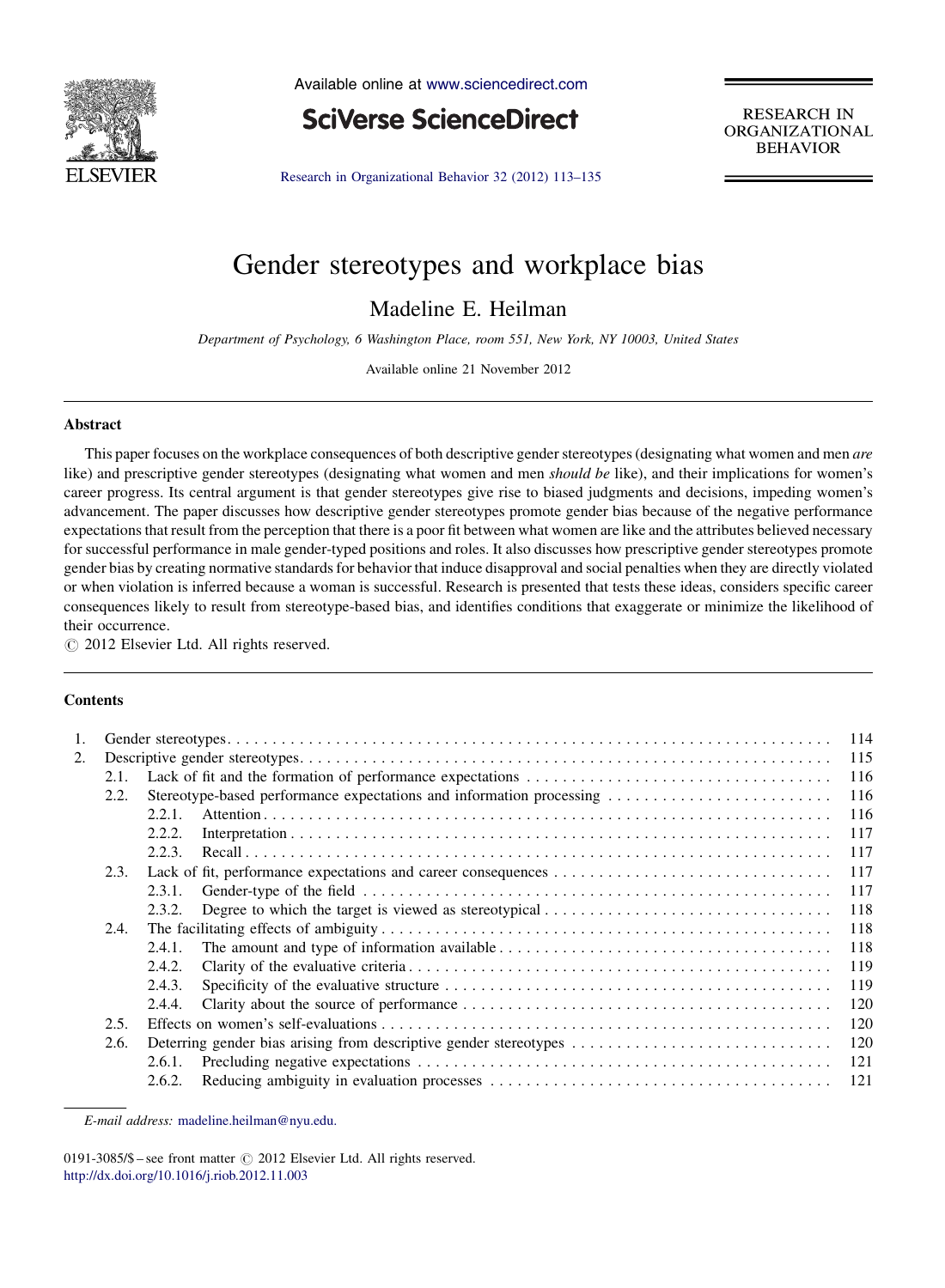|    | 2.7.               |        |                                                                         | 121 |  |  |
|----|--------------------|--------|-------------------------------------------------------------------------|-----|--|--|
|    |                    | 2.7.1. |                                                                         | 121 |  |  |
|    |                    | 2.7.2. |                                                                         | 122 |  |  |
|    |                    | 2.7.3. |                                                                         | 122 |  |  |
| 3. |                    |        |                                                                         | 123 |  |  |
|    | 3.1.               |        |                                                                         | 123 |  |  |
|    |                    | 3.1.1. |                                                                         | 123 |  |  |
|    |                    | 3.1.2. |                                                                         | 124 |  |  |
|    |                    | 3.1.3. |                                                                         | 124 |  |  |
|    |                    | 3.1.4. |                                                                         | 124 |  |  |
|    |                    | 3.1.5. |                                                                         | 124 |  |  |
|    |                    | 3.1.6. |                                                                         | 124 |  |  |
|    |                    | 3.1.7. |                                                                         | 125 |  |  |
|    | 3.2.               |        |                                                                         |     |  |  |
|    |                    | 3.2.1. |                                                                         | 125 |  |  |
|    |                    | 3.2.2. |                                                                         | 125 |  |  |
|    |                    | 3.2.3. |                                                                         | 125 |  |  |
|    |                    | 3.2.4. |                                                                         | 126 |  |  |
|    | 3.3.               |        |                                                                         | 126 |  |  |
|    |                    | 3.3.1. |                                                                         | 127 |  |  |
|    | 3.4.               |        | Deterring gender bias that results from prescriptive gender stereotypes | 127 |  |  |
| 4. |                    |        |                                                                         |     |  |  |
|    | 128<br>4.1.<br>129 |        |                                                                         |     |  |  |
|    | 4.2.               |        |                                                                         |     |  |  |
| 5. |                    |        |                                                                         |     |  |  |
|    | 131                |        |                                                                         |     |  |  |
|    |                    |        |                                                                         |     |  |  |

Although women have made tremendous strides in workforce participation, they remain woefully underrepresented in traditionally male occupations and fields. They are rarely found at the very top levels of US business organizations and comprise only 15.2% of the corporate boards of Fortune-500 companies([Catalyst,](#page-18-0) 2010). A similar situation exists in Europe (European [Commission,](#page-19-0) 2011). There is increasing evidence that this dearth of women at the upper levels of organizations occurs despite women's acquisition of the necessary experience, education and skills for upward mobility and despite a variety of organizational efforts to support their career advancement. This paper focuses on the blocked upward mobility of women and conditions that impede their advancement. Its central argument is that gender bias in evaluation is a major contributor to the scarcity of women in upper level organizational positions, and that gender bias is rooted in gender stereotypes.

The aim of the paper is to enhance understanding about why and how gender stereotypes produce career-hindering judgments and discriminatory decision making. We discuss ideas about the process by which gender stereotypes give rise to gender bias and the conditions that regulate its occurrence. Research is presented that tests these ideas and also demonstrates the specific ways in which gender stereotypes and the expectations they produce can result in negative consequences for women's career advancement. Our concern throughout is the question of why being competent and qualified provides a woman no assurance that she will advance to the same organizational level as an equivalently competent and qualified man.

# 1. Gender stereotypes

Stereotypes are generalizations about groups that are applied to individual group members simply because they belong to that group, and gender stereotypes are generalizations about the attributes of men and women. Gender stereotypes have both descriptive and prescriptive properties (Burgess & [Borgida,](#page-18-0) 1999; Eagly & Karau, 2002; [Heilman,](#page-18-0) 2001). Descriptive gender stereotypes designate what women and men *are* like. Prescriptive gender stereotypes designate what women and men *should be* like. Both descriptive and prescriptive gender stereotypes, and the expectations they produce, can compromise a woman's career progress. Descriptive stereotypes promote negative expectations about a women's performance by creating a perceived ''lack of fit'' between the attributes women are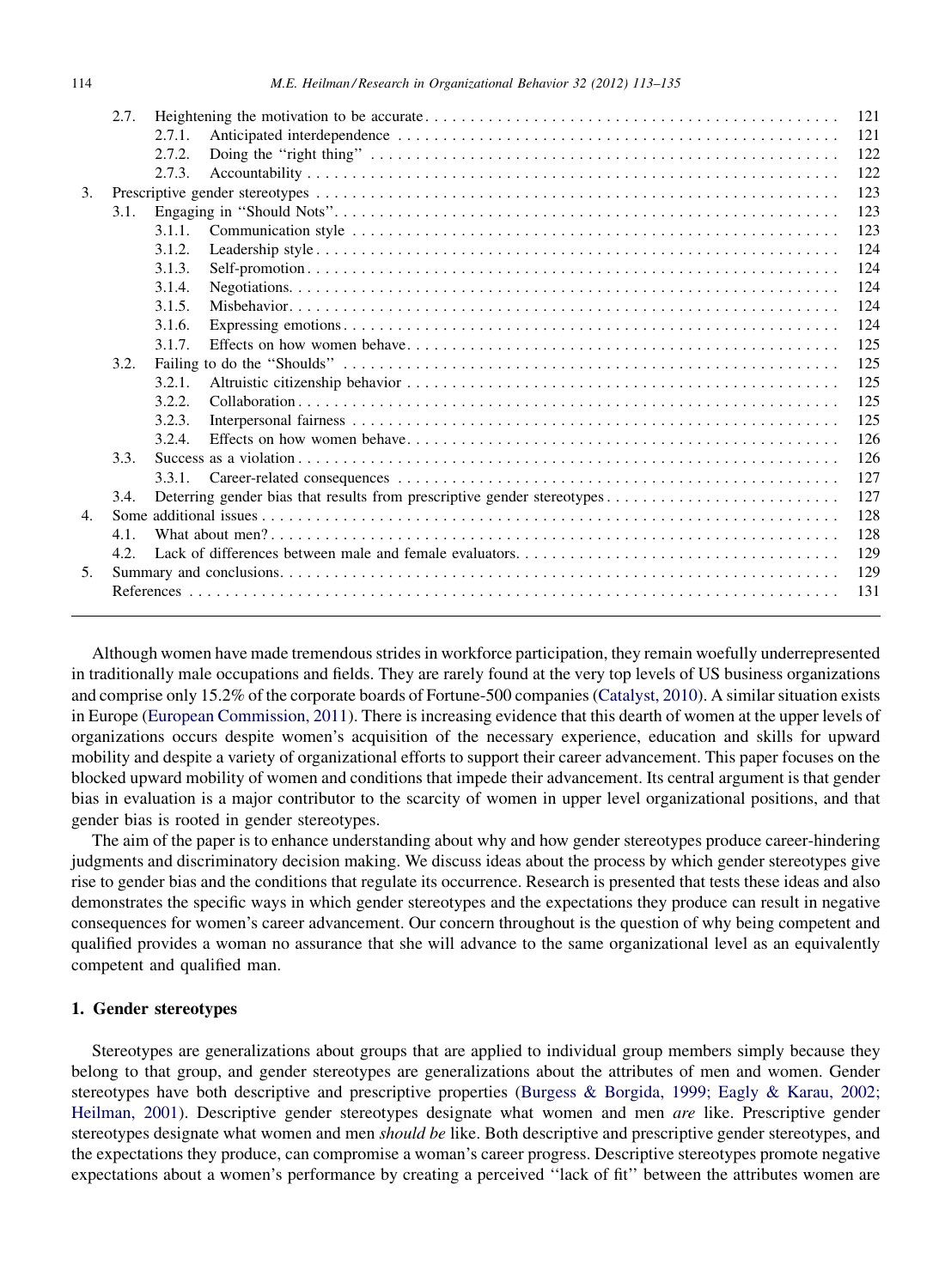thought to possess and the attributes thought necessary for success in traditionally male positions [\(Heilman,](#page-20-0) 1983, [2001\)](#page-20-0). Prescriptive stereotypes establish normative expectations for men's and women's behavior, resulting in the devaluation and derogation of women who directly or indirectly violate gender norms ([Heilman,](#page-20-0) 2001; Heilman & [Parks-Stamm,](#page-20-0) 2007). Whether functioning descriptively or prescriptively, gender stereotypes can impede the career progress of aspiring women. The following sections examine descriptive and prescriptive gender stereotypes in greater detail, delineating the processes they set in motion and exploring the outcomes they produce.

# 2. Descriptive gender stereotypes

Beliefs about how men and women typically are comprise descriptive gender stereotypes. The content of stereotypes has been studied extensively, and researchers have identified the attributes that are thought to characterize men and women (Abele, 2003; Bakan, 1966; Broverman, Vogel, Borverman, Clarkson, & [Rosenkrantz,](#page-18-0) 1972; [Diekman](#page-18-0) & Eagly, 2000). Agency is often taken to be the defining characteristic of the male stereotype, and communality as the defining characteristic of the female stereotype. Agency has come to denote achievementorientation (e.g., competent, ambitious, task-focused), inclination to take charge (assertive, dominant, forceful), autonomy (e.g., independent, self-reliant, decisive) and rationality (e.g., analytical, logical, objective). Communality, on the other hand, has come to denote concern for others (e.g., kind, caring, considerate), affiliative tendencies (e.g., warm, friendly, collaborative), deference (e.g., obedient, respectful, self-effacing) and emotional sensitivity (e.g., perceptive, intuitive, understanding). Conceptions of men and women not only are different, but they tend to be oppositional, with women seen as lacking what is thought to be most prevalent in men, and men seen as lacking what is most prevalent in women.

The characterizations of women and men that comprise descriptive gender stereotypes are remarkably consistent. They have been shown to be consistent across culture. In a study examining gender stereotypes in 25 different countries, [Williams](#page-22-0) and Best (1990) asked participants to indicate whether each adjective in a list was more frequently associated with men, women or neither group. They found a lot of agreement, with adjectives related to agency more likely to be associated with men and adjectives related to communality more likely to be associated with women. Descriptive stereotypes also have been shown to be consistent across time. Throughout social turmoil and change, gender-stereotypic assumptions about what men and women are like have been shown to prevail, with men still characterized in agentic terms and women in communal terms (Lueptow, [Garovich,](#page-21-0) & Lueptow, 1995; Schein, 2001). Recently, for example, a sample of 529 male and female respondents from a variety of age groups and backgrounds were found to rate men significantly higher than women on agentic attributes and rated women significantly higher than men on communal attributes [\(Hentschel,](#page-20-0) Heilman, & Peus, 2012). Additionally, descriptive gender stereotypes have been shown to be consistent across context. Despite the increased number of women in the workplace and their increasing presence in traditionally male roles, descriptive gender stereotypes have been shown to exist in diverse employment settings as well as in social and domestic settings (Brenner, [Tomkiewicz,](#page-18-0) & Schein, 1989; Dodge, Gilroy, & Fenzel, 1995; Heilman, Block, & Martell, 1995; [Heilman,](#page-18-0) Block, Martell, & Simon, 1989; Schein, 2001).

These widely shared beliefs about men and women have important consequences. Descriptive stereotypes serve as heuristics or shortcuts for forming impressions about people. They serve as energy-saving devices, allowing perceivers to form impressions quickly, enabling them to easily respond to and make more predictable the highly complex world confronting them (Macrae, Milne, & [Bodenhausen,](#page-21-0) 1994, p. 37). Moreover, descriptive stereotypes can exert influence without the perceiver being aware of it. There is evidence that stereotypes are often activated automatically when encountering a member of a stereotyped group, although they are not necessarily acted upon (Devine, 1989; [Dovidio,](#page-19-0) [Evans,](#page-19-0) & Tyler, 1986). There also is evidence that perceivers often are not cognizant of the impact of these automatically activated gender stereotypes on their impressions and the influence of these impressions on their judgments (Banaji & Hardin, 1996; Banaji, Hardin, & [Rothman,](#page-18-0) 1993). Because stereotypes are widely shared, automatically activated, and very impactful, descriptive gender stereotypes are highly likely to dominate in impressions formed of men and women. Thus, people can be disadvantaged (or advantaged) in how they are viewed not because of what they are like or what they have done, but because of the gender group to which they belong.

It often is assumed that women are always negatively affected by descriptive gender stereotypes, but this is not the case. Although conceptions of men and women differ, each conception is positive in its own way ([Diekman](#page-19-0) & Eagly, [2000\)](#page-19-0). In fact, there is evidence that women and the attributes believed to characterize them are highly valued and considered to be ''wonderful'' (Eagly & Mladinic, 1989; Eagly, [Mladinic,](#page-19-0) & Otto, 1991). Thus, stereotypic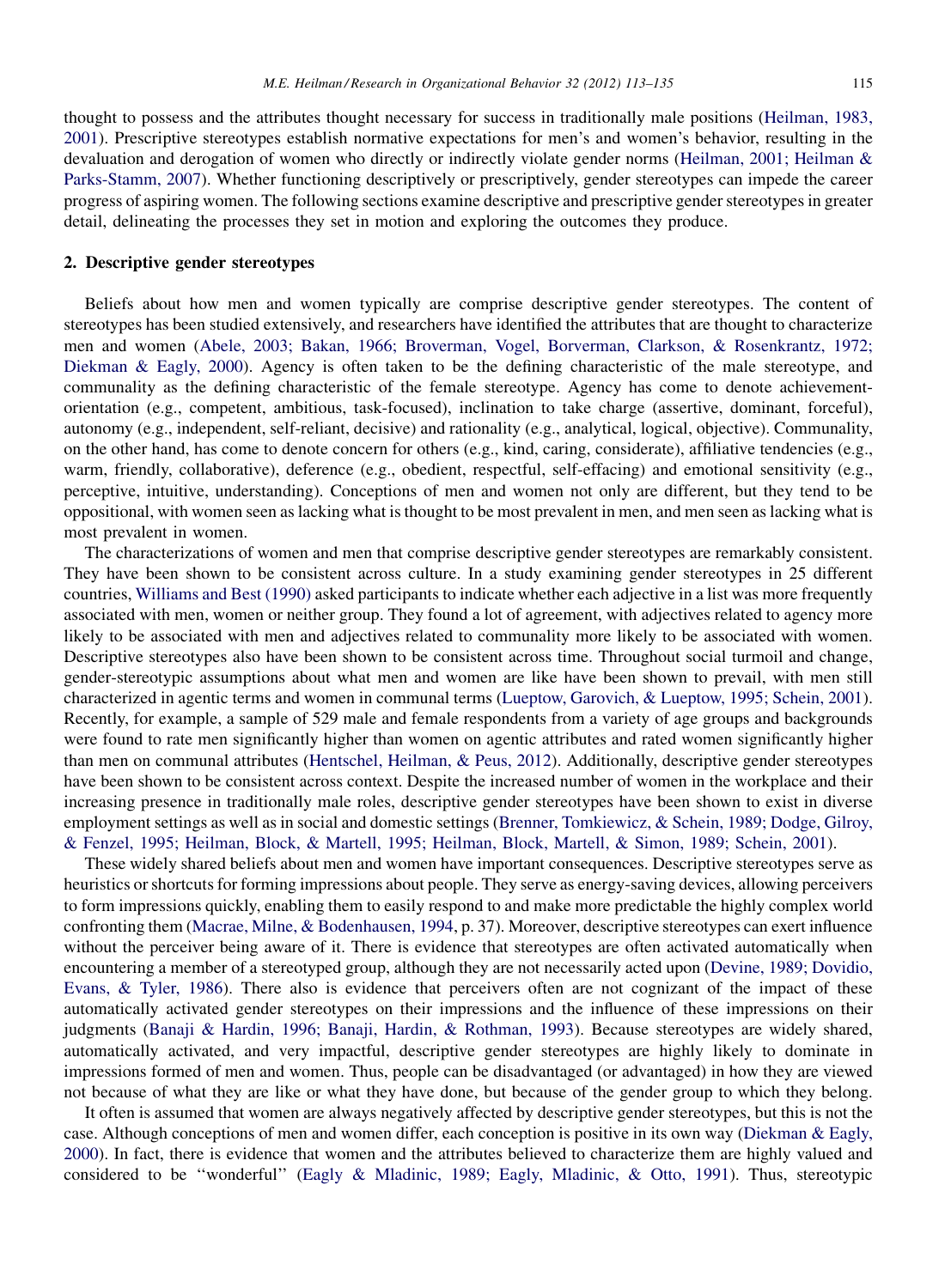conceptions of what women are like are not invariantly problematic. They are problematic for women in work settings only to the extent that they negatively affect expectations about their performance. But performance expectations are determined not only by conceptions of what an individual is like but also by their ''fit'' with the attributes thought necessary to successfully perform the job (Eagly & Karau, 2002; [Heilman,](#page-19-0) 1983, 2001).

## 2.1. Lack of fit and the formation of performance expectations

Descriptive stereotypes create problems for women when there is a perceived ''lack of fit'' between a woman's attributes and the attributes believed to be required to succeed in traditionally male occupations and organizational positions [\(Heilman,](#page-20-0) 1983). These male gender-typed positions, which include top management and executive positions, are believed to necessitate characteristics that coincide with stereotypic conceptions of men, but not with stereotypic conceptions of women [\(Gaucher,](#page-19-0) Friesen & Kay, 2011; Heilman et al., 1989). And this view seems quite resistant to change. Despite the fact that communal traits and behaviors such as interpersonal skills and the ability to develop new talent are increasingly becoming valued leadership and managerial characteristics ([Eagly](#page-19-0) & Carli, 2003), the perception of what it takes to be a successful in these positions remains largely tied to agentic qualities ([Schein,](#page-22-0) [2001](#page-22-0)). They are still thought to require an achievement oriented aggressiveness and emotional toughness that is contrary to the stereotyped view of what women are like. As a result, women are thought to be deficient in the qualities required for success at upper-level positions.

Research has provided evidence that there is a perceived lack of fit between the demands of high-level organizational positions and characterizations of women. In early work on this issue, it was found that when respondents, both male and female, were asked to identify the attributes of men in general, of women in general and of successful managers, the characterization of successful managers were more congruent with the characterization of men than of women [\(Schein,](#page-22-0) 1973, 1975). [Heilman](#page-20-0) et al. (1989) further demonstrated that this result held even when respondents were asked specifically about the attributes of male and female managers; male managers were described as more similar to successful managers than were female managers. There also is research that has explicitly verified that good managers are described in masculine terms (Dennis & Kunkel, 2004; Powell, [Butterfield,](#page-19-0) & Parent, 2002; [Willemsen,](#page-19-0) 2002), and that stereotypically male qualities are thought necessary to be a successful executive [\(Martell,](#page-21-0) Parker, Emrich, & [Crawford,](#page-21-0) 1998). The general idea that we ''think manager, think male'' seems to live on.

The perceived lack of correspondence between female stereotypic attributes and male gender-typed job requirements is likely to lead to the conclusion that women are not equipped to handle these jobs and consequently produce negative expectations about their likely success. This is the logic of the Lack of Fit model [\(Heilman,](#page-20-0) 1983, [2001](#page-20-0)). The model further proposes that these stereotype-based negative performance expectations have a profound effect on information processing, prompting cognitive distortions that form the basis of gender bias in performance evaluation.

# 2.2. Stereotype-based performance expectations and information processing

The negative performance expectations arising from lack of fit perceptions can influence the way in which information about women is processed. Expectations have a self-perpetuating quality; they tend to bias information in a manner that allows them to be maintained. Cognitive distortion enables them to withstand disconfirming evidence – cognitive distortion in what information is attended to, how it is interpreted and which of it is recalled. Each of these has distinct consequences for employment evaluations and decisions.

## 2.2.1. Attention

Expectations can affect what information is focused upon. Social psychology research has shown that expectations act as a perceptual filter, directing attention away from disconfirming information and toward confirming information [\(Johnson](#page-20-0) & Judd, 1983). Thus, information that is inconsistent with expectations often is not even noticed. But even when such information is noticed, it might not be integrated into the impression that is formed. It may be considered irrelevant or attributed to external factors or circumstances, rendering it not useful for forming impressions of an individual (Swim & [Sanna,](#page-22-0) 1996). If expectation-inconsistent information is either ignored or attributed to something outside of the individual, the original expectation is not challenged and can be maintained. Research has provided support for these ideas, indicating that evaluators spend less time attending to work behaviors of individuals about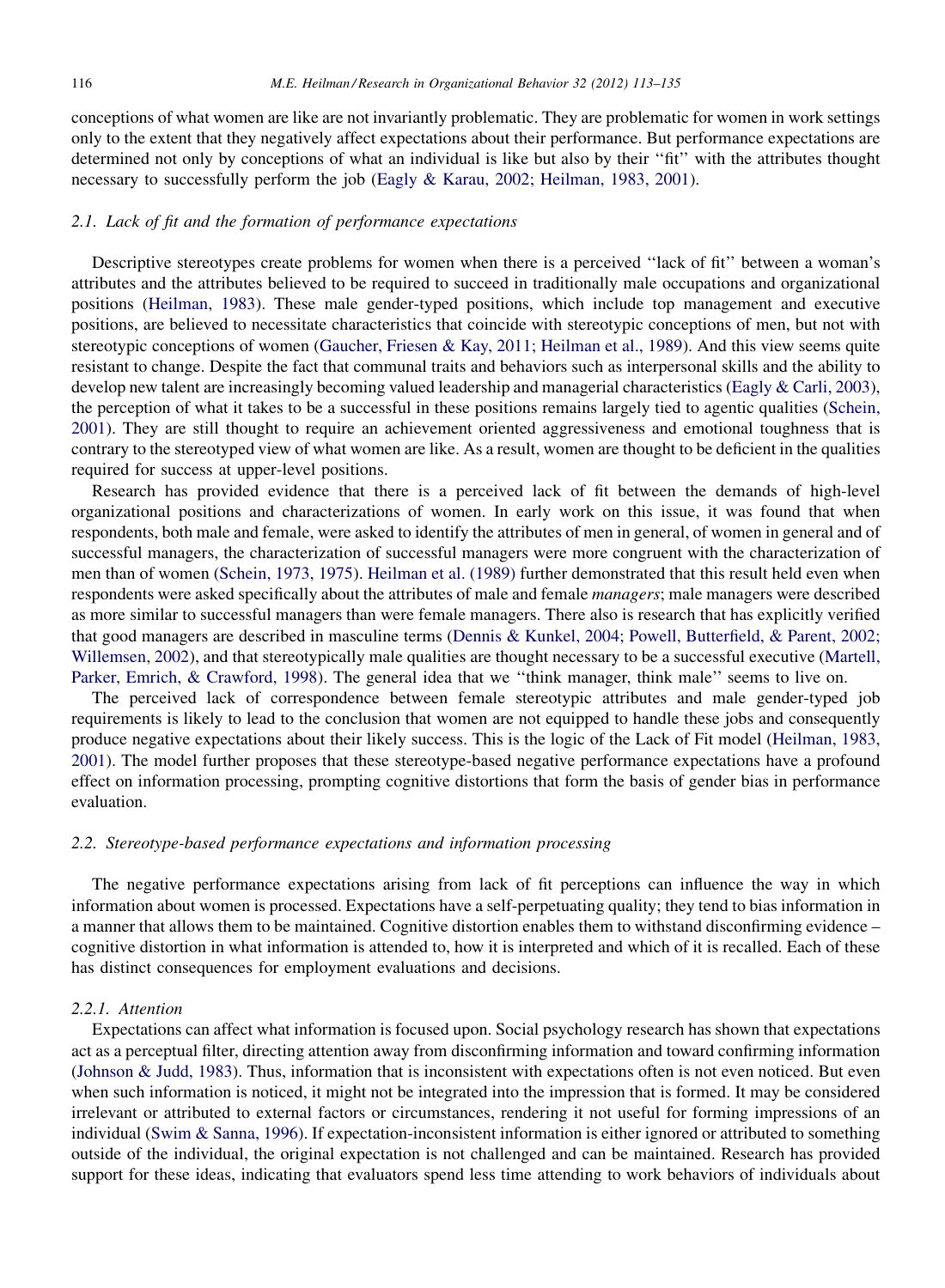whom there are stereotype-based expectations (such as women), than individuals for whom such expectations do not exist [\(Favero](#page-19-0) & Ilgen, 1989).

# 2.2.2. Interpretation

Even if expectation-inconsistent information is attended to, its interpretation can perpetuate initial expectations. Behavior performed by individuals about whom there are different expectations have been shown to be interpreted very differently (Kunda, [Sinclair,](#page-21-0) & Griffin, 1997). So changing a course of action may be seen as flexible when performed by a man, but as weak or indecisive when performed by a woman. Or delaying making a decision may be seen as prudent when the decision maker is a man, but as timid or passive when the decision maker is a woman. The meaning attached to a particular behavior can vary greatly depending upon the expectations held. It has in fact been demonstrated that when targets are of different sexes, the implications drawn from their behavior can be very different (Taylor, Fiske, Etcoff, & [Ruderman,](#page-22-0) 1978). It also has been demonstrated that the kinds of words used in writing laudatory letters of recommendation for highly talented men and women are different, and in line with gender stereotypes [\(Madera,](#page-21-0) Hebl, & Martin, 2009).

# 2.2.3. Recall

Memory can also be biased by expectations (Cantor & Mischel, 1979; [O'Sullivan](#page-18-0) & Durso, 1984). People have been shown to recall more expectation-consistent than inconsistent information about another, even falsely ''remembering'' expectation-consistent behaviors that did not actually occur (Fiske & [Neuberg,](#page-19-0) 1990; Higgins & [Bargh,](#page-19-0) 1987). In fact, expectations have been shown to be more powerful than memories of actual behavioral events in making behavioral ratings (Baltes & Parker, 2000; Cooper, 1981; DeNisi, Cafferty, & [Meglino,](#page-18-0) 1984; Feldman & Lynch, 1988; [Martell,](#page-18-0) Guzzo, & Willis, 1995). These investigations suggest that a woman's behavior that is consistent with expectations held about her is likely to be more readily recalled by evaluators, whereas her behavior that is inconsistent with expectations is more likely to be forgotten.

Biased expectations lead to biased evaluations, and these in turn become the basis of organizational decision making. The consequences can be damaging for upwardly mobile women.

# 2.3. Lack of fit, performance expectations and career consequences

The tenaciousness of performance expectations, and their powerful influence on the way in which information is processed, suggests that expectations produced by lack of fit perceptions can have important and broad-ranging consequences for how women are treated in the workplace. There are likely to be consequences for hiring, starting salary and job placement decisions as well as for opportunities for skill development, pay raises and promotions. The expectation that women are ill-equipped to handle male gender-typed tasks and positions is likely to affect whether they are selected for such jobs and, if they are, the responsibilities they are given and the career track on which they are placed. Also, because of selective attention, interpretation, and recall, assessments of women's performance competence are likely to be negatively affected and, accordingly, their opportunities for advancement and attainment of organizational rewards thwarted.

It follows that the more negative the performance expectations about a woman, the more gender bias should be evident. That means that the degree of the perceived lack of fit between the woman's attributes and the presumed nature of the job requirements, because of the expectations it produces, should also regulate the amount of bias exhibited. There is ample evidence that there are inequities in the recruitment (e.g., [Gaucher](#page-19-0) et al., 2011), selection (e.g., Schmader, [Whitehead,](#page-22-0) & Wysocki, 2007), evaluation (e.g., Eagly, [Makhijani,](#page-19-0) & Klonsky, 1992), and promotion (e.g., Lyness & [Heilman,](#page-21-0) 2006) of women. There also is strong evidence verifying the lack of fit formulation, demonstrating that the greater the perceived lack of fit between a woman and a job, the more negative the evaluative outcomes they produce. In these investigations either the degree to which stereotypes about women are activated or the degree to which the position in question is seen as male gender-typed is varied.

## 2.3.1. Gender-type of the field

Lack of fit should only create negative performance expectations and subsequent negative evaluative outcomes for women when the job is deemed to be ''male.'' This occurs when the work responsibilities are ones typically associated with men [\(Gaucher](#page-19-0) et al., 2011), and is highly likely when men constitute the overwhelming majority proportionally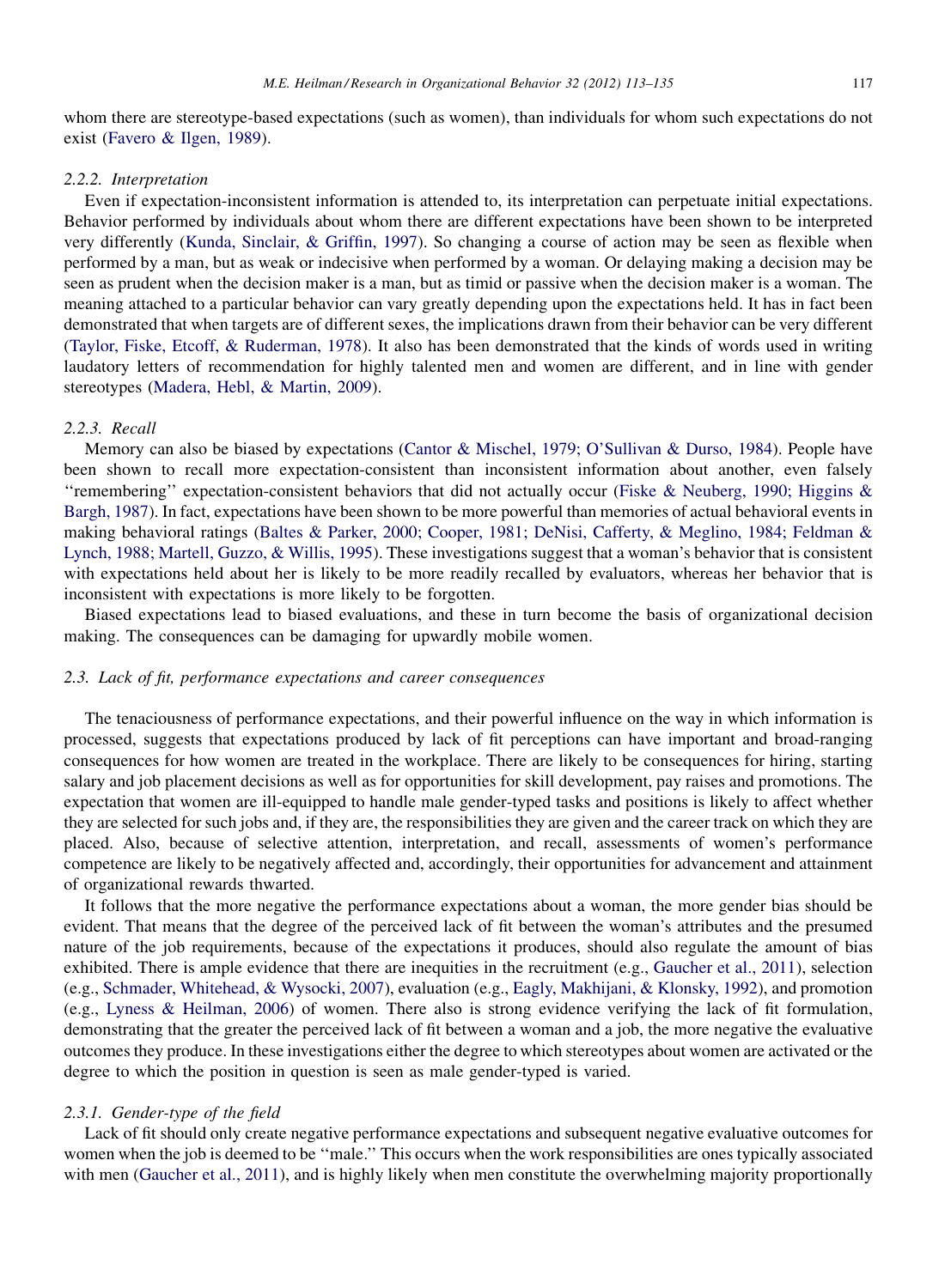(Cejka & [Eagly,](#page-18-0) 1999). Maleness is determined not only by the job itself, but by occupation (e.g., the military vs. education), subfields or professional specialties (e.g., surgery vs. pediatrics), academic fields (sciences vs. humanities), and function and level within an organization.

In fact, negative evaluations in selection decisions have repeatedly been found to occur more for male gender-typed jobs than other types of jobs (see [Davison](#page-19-0) & Burke, 2000 for a meta-analysis), and there are similar findings concerning competence assessments and performance evaluations. Lyness and [Heilman](#page-21-0) (2006), for example, found that in a large financial services company women were evaluated less favorably than men in line jobs (which tend to be male gender-typed), but not in staff jobs. Similarly, Pazy and Oron [\(2001\)](#page-21-0) examined the performance ratings of a sample of high-ranking military officers and found that women were rated as less competent than men in maledominated units but not in units where men were less prevalent, and presumably the work less male in gender-type.

# 2.3.2. Degree to which the target is viewed as stereotypical

The other aspect of the fit model – stereotypic beliefs about women – should also affect the formation of negative expectations that provoke negative evaluative outcomes. According to the model, women are considered to be illequipped for male gender-type jobs because they are viewed stereotypically, therefore lacking the required attributes needed to succeed. Thus, conditions that heighten the degree to which a woman is characterized stereotypically should produce more negative performance expectations and detrimental evaluative outcomes.

It has been shown that women with personal attributes that increase the saliency of their gender, such as physical attractiveness (Heilman & [Stopeck,](#page-20-0) 1985a, 1985b) or motherhood status (Fuegen, [Biernat,](#page-19-0) Haines, & Deaux, 2004; Heilman & [Okimoto,](#page-19-0) 2008) are evaluated more negatively than men than are women who do not share these personal attributes. Structural factors also can contribute to the salience of a woman's gender. Token or minority status, for example, leads to more stereotyped characterizations ([Kanter,](#page-20-0) 1977), and lesser likelihood of being selected ([Heilman](#page-20-0) & [Blader,](#page-20-0) 2001) or promoted (Sackett, [DuBois,](#page-22-0) & Noe, 1991). Moreover, affirmative action policies ([Heilman,](#page-20-0) Block, & [Stathatos,](#page-20-0) 1997) and diversity initiatives ([Heilman](#page-20-0) & Welle, 2006), both intended to help women and other minorities, have been found to instead sometimes promote stereotyping and negative evaluation. Thus, both personal and organizational factors can accentuate a woman's gender, exacerbating perceptions of lack of fit with a male gender-typed job and the negative evaluative consequences these perceptions generate.

Thus, perceived lack of fit has been shown to give rise to gender bias in evaluations, with the severity of these outcomes dependent on the degree of the perceived lack of fit and the resulting negativity of performance expectations. But whether lack of fit perceptions have detrimental effects on women is not determined solely by the negativity of the expectations they produce; the level of ambiguity also plays an important role.

# 2.4. The facilitating effects of ambiguity

Ambiguity permits expectations to flourish. The more ambiguity, the more necessity there is for inference, and the less evident is the ''accurate'' evaluative judgment. Thus, ambiguity provides a facilitative environment for gender bias (Nieva & [Gutek,](#page-21-0) 1980), fueling subjectivity and giving free reign to cognitive distortion in information processing [\(Heilman](#page-20-0) & Haynes, 2006). Ambiguity is heightened when the information available about a target is impoverished, inconsistent or irrelevant, when there is poor definition of the criteria for evaluation, when there is a lack of specificity concerning the evaluation process, and when there is confusion about the source of performance outcomes.

## 2.4.1. The amount and type of information available

The quantity of information that is available to evaluators has consistently been shown to be related to bias in evaluative judgments (Davison & Burke, 2000; Heilman, Wallen, Fuchs, & Tamkins, 2004; Tosi & [Einbender,](#page-19-0) 1985), with limited information facilitating the use of stereotype-based expectations. Accordingly, a meta-analysis of ''Joan versus John" studies, in which respondents evaluated fictitious targets whose sex is manipulated, demonstrated the less favorable evaluation of women as compared to men particularly when there is little information about the target (Swim, Borgida, [Maruyama,](#page-22-0) & Myers, 1989).

But simply having plentiful information is not sufficient to prevent the influence of negative expectations – quality also is critical. Research has demonstrated that information must be job relevant and diagnostic of performance success if it is to curtail biased evaluation of women ([Heilman,](#page-20-0) 1984). Irrelevant information has been shown to result in no less bias than minimal information (Heilman, 1984; [Rasinski,](#page-20-0) Crocker, & Hastie, 1985), and to sometimes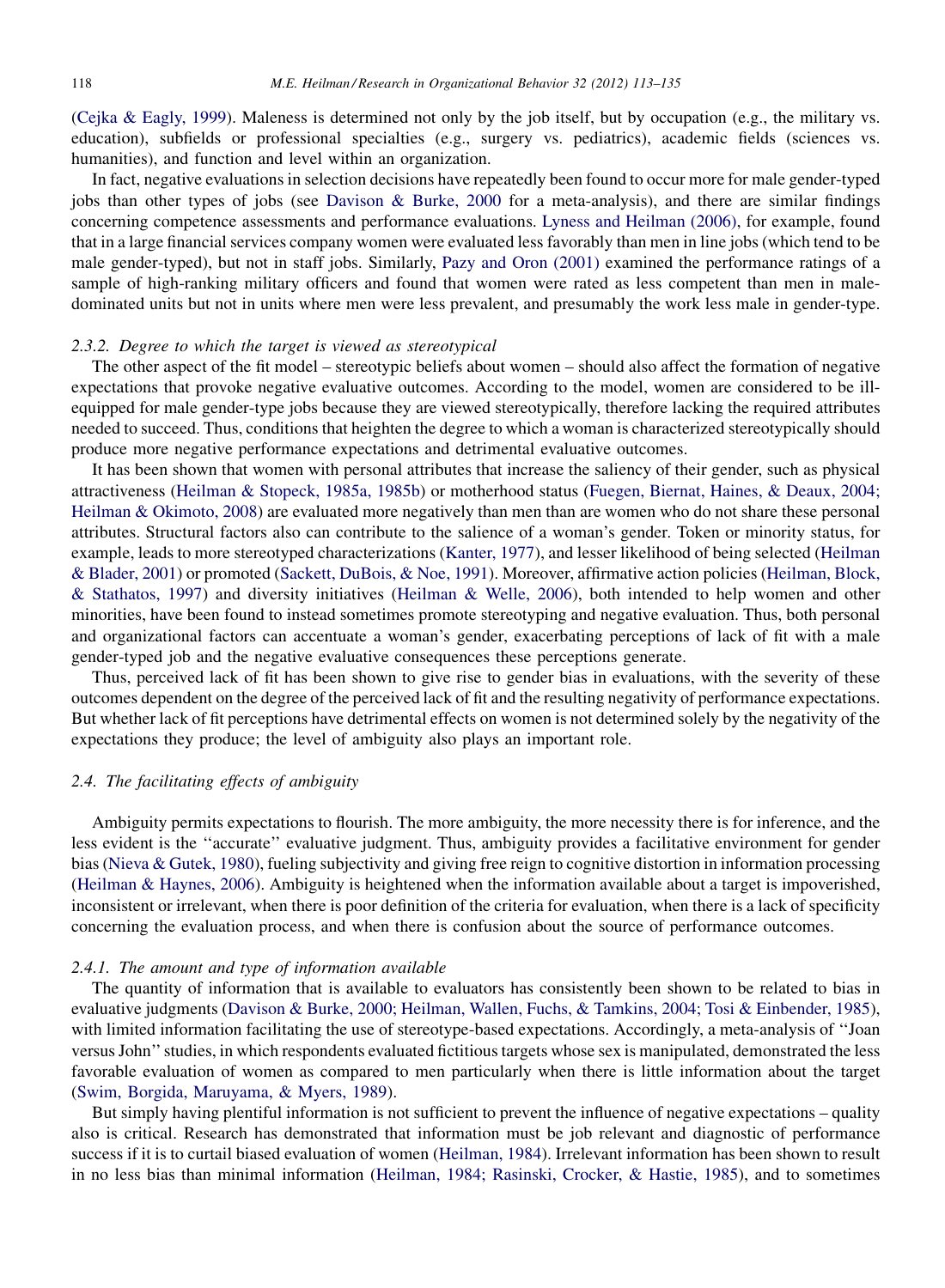reinforce rather than challenge stereotype-based expectations ([Locksley,](#page-21-0) Borgida, Brekke, & Hepburn, 1980). Moreover, the relevant information has to be highly specific and unequivocal in its implications if it is to preclude biased evaluation ([Heilman,](#page-20-0) Martell, & Simon, 1988). It has been found, for example, that although all targets were rated in the highest category possible for performance in a male gender-typed job, it was only when the category was labeled, "top 2% of employees" (not "top 25%") that women were rated as favorably as were men ([Heilman](#page-20-0) et al., 1997; [Heilman](#page-20-0) & Haynes, 2005).

The constancy of information provided also plays a role in whether expectations dominate in the evaluation process. Few are the instancesin which all aspects of an individual's performance history are unequivocally positive or negative – there are strengths and weaknesses. Information that provides a mixed profile – one in which some aspects are strong and others are not, necessitates weighing one piece of information against another – a process that leaves much to the discretion of the evaluator. When discretion isto be exercised, expectations are likely to exert influence by helping ''tip the scales'' asto what information is given most attention, often to the detriment of women ([Uhlmann](#page-22-0) & Cohen, 2005).

#### 2.4.2. Clarity of the evaluative criteria

Research has generally indicated that the more vague and poorly defined the judgment criteria, the more easily information can be distorted to fit expectations(Fiske & [Taylor,](#page-19-0) 1991). When performance is being evaluated, there are several ways in which criteria can be vague. The performance outcome can itself be indefinite and not amenable to objective evaluation. Work output that is abstract or lacks a reference point for comparison, for example, is far more elusive and easy to distort than a summary of the amount of dollars earned, the number of deals closed, or the number of items produced. Related to this is evaluative focus. Impressions of personal characteristics, such as whether an individual is a "good soldier," a "team player" or a "charismatic leader," are more susceptible to distortion than impressions based on explicit accomplishments and work outcomes. Support for this point can be found in evidence that supervisors rate communication competence and interpersonal competence less reliably than they rate work productivity or work quality ([Viswesvaran,](#page-22-0) Onesw, & Schmidt, 1996).

Unclear evaluative criteria also allow people to shift their standards about the extent to which particular criteria are taken as indicators of high potential or of good performance. By redefining what it means to perform well, individuals can shift their standards to fit expectations and justify their biased decisions. Several investigations have supported this idea, showing evaluators to overstate or understate the importance of the same performance criterion depending on whether it is attributed to a man or a woman (Norton, [Vandello,](#page-21-0) & Darley, 2004; Uhlmann & Cohen, 2005). Flexibility in the interpretation of these criteria, made possible by the absence of a clear sense of what criteria are central to the decision being made, allow for evaluations that fit expectations.

#### 2.4.3. Specificity of the evaluative structure

Lack of specificity about how various evaluative criteria are to be combined also encourages expectation-based distortion. If evaluators are required to devise their own individual systems for integrating information into an overall evaluation, then they are not constrained to consider multiple sources of information about a target or to abide by a predetermined set of criteria. If, in contrast, the evaluation process is structured, particular elements of performance are assessed for everyone, and these are weighted in a specified way regardless of the particular target. An ambiguous evaluative structure can therefore encourage non-uniform evaluative standards, with different emphases on different aspects of performance for different people – a situation rife with opportunity for expectation-based distortion [\(Baltes](#page-18-0) & [Parker,](#page-18-0) 2000). Even the specificity with which performance is measured can make a difference. Research has demonstrated that in the absence of explicit and unequivocal information about performance excellence, a structured procedure using specific observed behaviors rather than an overall judgment of an employee is more effective in tempering the biasing effects of gender stereotypes on performance evaluation (Bauer & [Baltes,](#page-18-0) 2002).

Research also indicates that lack of structure in the evaluation process allows existing expectations to affect the ongoing evaluation process, with managers sometimes unwilling to give up their current views when given new information (Heslin, Latham, & [VandeWalle,](#page-20-0) 2005; Manzoni & Barsoux, 1998). Moreover, there is specific evidence that gender stereotypes and the expectations they produce affect how women's evaluations are updated over time. In a series of studies, Manzi, Caleo, and [Heilman](#page-21-0) (2012) found that evaluators' changes in assessments of performance as a result of changes in performance history differ as a function of the target's sex. A decrement in performance was found to have a more damaging effect on the competence perceptions of previously successful women than previously successful men, and an improvement in performance to have a less beneficial effect on the competence perceptions of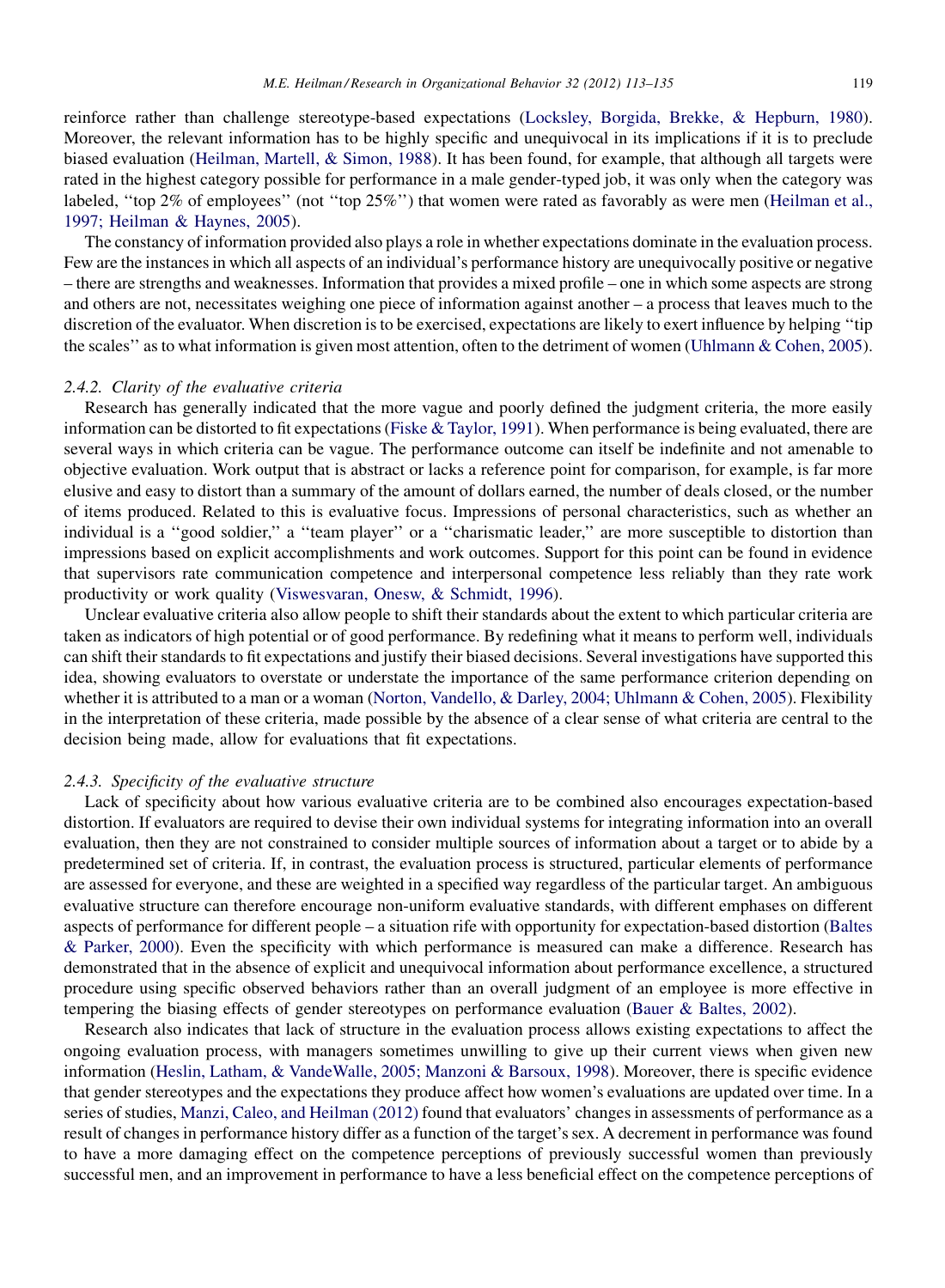previously unsuccessful women than unsuccessful men. In other words, there was eagerness to embrace, and reluctance to relinquish, an unfavorable view of a woman's competence. With the latitude offered by ambiguity due to changes in performance over time, expectations could be maintained.

#### 2.4.4. Clarity about the source of performance

Lack of clarity about who is responsible for a performance outcome necessitates an inferential process in determining who actually deserves credit for the outcome if it is successful and who deserves blame if it is not successful. Stereotypebased expectations are likely to influence this inferential process, leading to inferences that conform to the original expectation. Research has supported this idea, demonstrating that when a woman works together with a man on a joint task that is male in gender-type, she becomes the victim of ''attributional rationalization,'' and is given less credit for a successful joint outcome and viewed as having made a smaller contribution to it; she also is rated as less competent than when she achieves the same outcome on her own (Caleo & [Heilman,](#page-18-0) 2010a; Heilman & Haynes, 2005). These effects were found except when negative performance expectations could be stopped from exerting influence – when the task was structured so the woman's individual contribution was unquestionable or there was explicit evidence that the woman's task competence was very high [\(Heilman](#page-20-0) & Haynes, 2005). Additional investigations extended these ideas, indicating that women working with men on male gender-typed tasks not only are credited less for joint successes but also are blamed more for joint failures (Caleo & [Heilman,](#page-18-0) 2010a).

Source ambiguity is particularly problematic because of the prevalence of teams in organizational settings and the rarity of work being accomplished in isolation. But its effects are not limited to situations in which women work alongside men on a specific project. Mentoring or coaching relationships also have the potential to blur the credit/ blame line for performance outcomes, making it difficult to directly place responsibility for work outcomes on a particular individual. So, for example, if a woman has been mentored by a man, her subsequent success may be in jeopardy of being attributed to his wisdom and guidance rather than to her skills and expertise. Whatever its form, source ambiguity can impede women from getting the credit they deserve even when credit is due them.

# 2.5. Effects on women's self-evaluations

Gender stereotypes not only affect how women are evaluated by others, but also affect how women evaluate themselves. Research currently underway demonstrates that women's characterizations of themselves largely parallel their characterizations of women in general ([Hentschel](#page-20-0) et al., 2013). That is, women's self-descriptions differ from men's self-descriptions, and are more communal and less agentic than men's. This suggests that women go through a similar process when assessing their own "fit" with male gender-typed jobs, and that their verdict is also negative. (How many times have we heard women proclaim that they aren't good at being cutthroat, that they do not have the killer instinct necessary, or that they are not good with numbers?) The negative performance expectations these perceptions spawn no doubt feed into women's career choices, their taking advantage of opportunities that are pathways to advancement, their willingness to put themselves forward and their willingness to take risks. Lack of confidence in one's own competence can have very corrosive effects.

Research has verified that women approach male gender-typed tasks with less confidence and more trepidation than do men, and that without being given reason to think otherwise, their sense of competence on such tasks is low. In one study it was shown that women's self-ratings of expected task competence did not at all differ from self-ratings of individuals who had actually received negative feedback about their task ability; the only situation in which women's self-ratings equaled men's was when they had received direct and credible positive feedback about their ability [\(Heilman,](#page-20-0) Lucas, & Kaplow, 1990). Research also has established that these negative expectations can give rise to selfdirected bias. One specific example of this is evident in investigations demonstrating that attributional rationalization occurs when evaluating oneself as well as when evaluating others. In a series ofstudiesit wasshown that women, when working collaboratively with men, are unwilling to take an equal amount of credit for successful joint outcomes and are likely to see themselves as less competent than their male co-workers (Haynes & [Heilman,](#page-20-0) in press).

# 2.6. Deterring gender bias arising from descriptive gender stereotypes

From our discussion thus far, it is clear that efforts to narrow the gap between how women and jobs are perceived can alleviate the deleterious effects of descriptive gender stereotypes. The negative performance expectations that set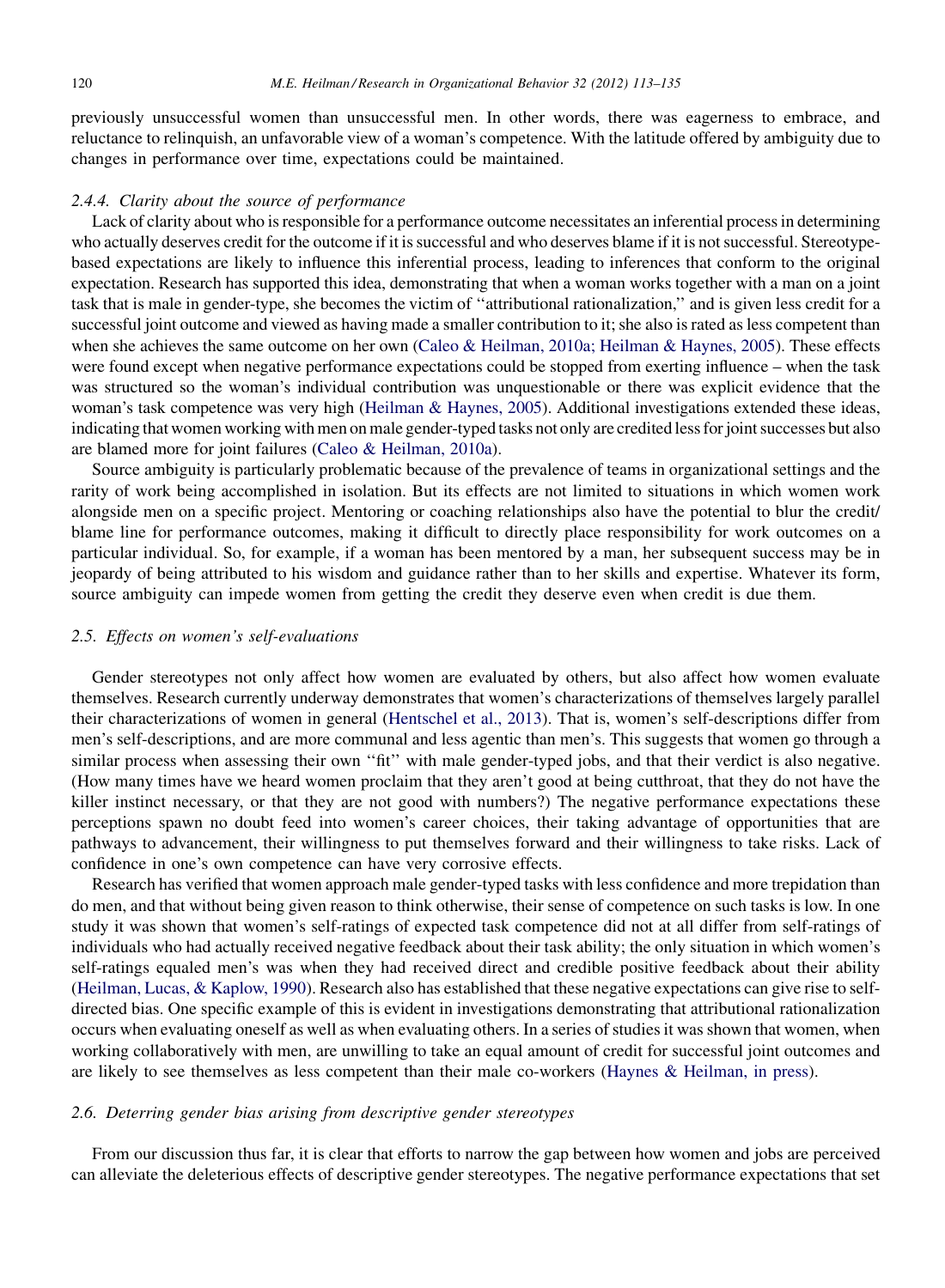in motion biased evaluative judgments are a direct result of the perception of lack of fit and, if that perception is weakened, expectations should be mitigated. Our discussion also makes clear that reductions in ambiguity in evaluation processes will affect the degree to which gender bias occurs.

#### 2.6.1. Precluding negative expectations

Perception of lack of fit can be lessened if gender stereotypes are not activated in a given situation. To the extent activation is a consequence of personal attributes such as appearance or parental status, this is not a feasible intervention point. But organizations can influence activation due to structural features of the workplace. Contextual features that downplay the distinctiveness of an individual's gender can limit its salience and therefore its influence in impression formation. The proportional representation of women in work settings is one such contextual feature. As [Kanter](#page-20-0) (1977) pointed out so long ago, gender is made salient by numerical scarcity, and it recedes as a defining element when women are ''clustered.'' Clustering not only undercuts the uniqueness of gender, but also makes it difficult for others to see all women in the same stereotypic terms. There is evidence that increased proportional representation of women in the applicant pool favorably affects perceptions of women's career opportunities [\(Heilman,](#page-20-0) 1980), and that increased proportional representation of women in work groups favorably affects women's performance evaluations ([Sackett](#page-22-0) et al., 1991).

The other element of the lack of fit model is perception of male gender-typed jobs. Efforts to broaden conceptions of what it takes to do these jobs – much of which concerns stereotypically female people skills – have been shown to alleviate some negative consequences ([Gaucher](#page-19-0) et al., 2011). Similarly, research conducted in Europe examining the effects of using ''gender fair'' language in descriptions and advertisements of traditionally male jobs have been shown to have a variety of bias-curtailing effects (Horvath & [Sczesny,](#page-20-0) 2011). Some of this loosening of the conception of gender-type may occur naturally as women increasingly populate previously male dominated jobs and professions and also as leaders in contemporary organizations face new types of pressures. In fact, there is some indication that communal traits and behaviors are becoming valued leadership characteristics (see [Eagly](#page-19-0) & Carli, 2003). Organizations can no doubt help this process along, not only by placing women in traditionally male roles but also by accurately characterizing these positions and their requirements.

## 2.6.2. Reducing ambiguity in evaluation processes

The research cited earlier in this paper indicating when and how ambiguity facilitates gender bias in evaluation is suggestive of many ways in which organizations can act to lessen or even eliminate that ambiguity. Collecting and providing to evaluators comprehensive job-relevant information can avert the tendency to use expectations to ''fill in the blanks''. Making the criteria for evaluation concrete, and making sure they are used in the same way no matter who is being evaluated, can avoid the possibility of using different criteria for different people. Finally, obtaining individual performance information when work is done in a group can thwart the attributional rationalization that causes women to be denied credit for their successes. All of these depend on revamping the evaluation process to rid it of unnecessary ambiguity – something that can often be done without excessive cost or effort.

#### 2.7. Heightening the motivation to be accurate

Stereotype-based performance expectations do not always determine the outcome of evaluative judgments – even when these expectations are very negative and the context is rife with ambiguity. This is particularly so when there is strong motivation to make accurate judgments. Reliance on schemas, stereotypes and expectancies is a default processing strategy [\(Chaiken,](#page-19-0) 1980). People generally operate using a least-effort principle, expending as little cognitive resources as possible to perform a task, whether it involves forming an impression or making a decision. But when motivated to be accurate, people expend the energy to systematically process information. People are motivated to be accurate for a number of reasons.

## 2.7.1. Anticipated interdependence

Accuracy is likely to be a motivator when the evaluator is in an interdependent relationship with the target of evaluation – when his or her outcomes are linked with the evaluated person's performance. In these cases, because the target's success or failure has implications for one's well-being, self-interest is likely to provoke caution and deliberation. To do well for themselves, evaluators need to identify the other's strengths and weaknesses, and assess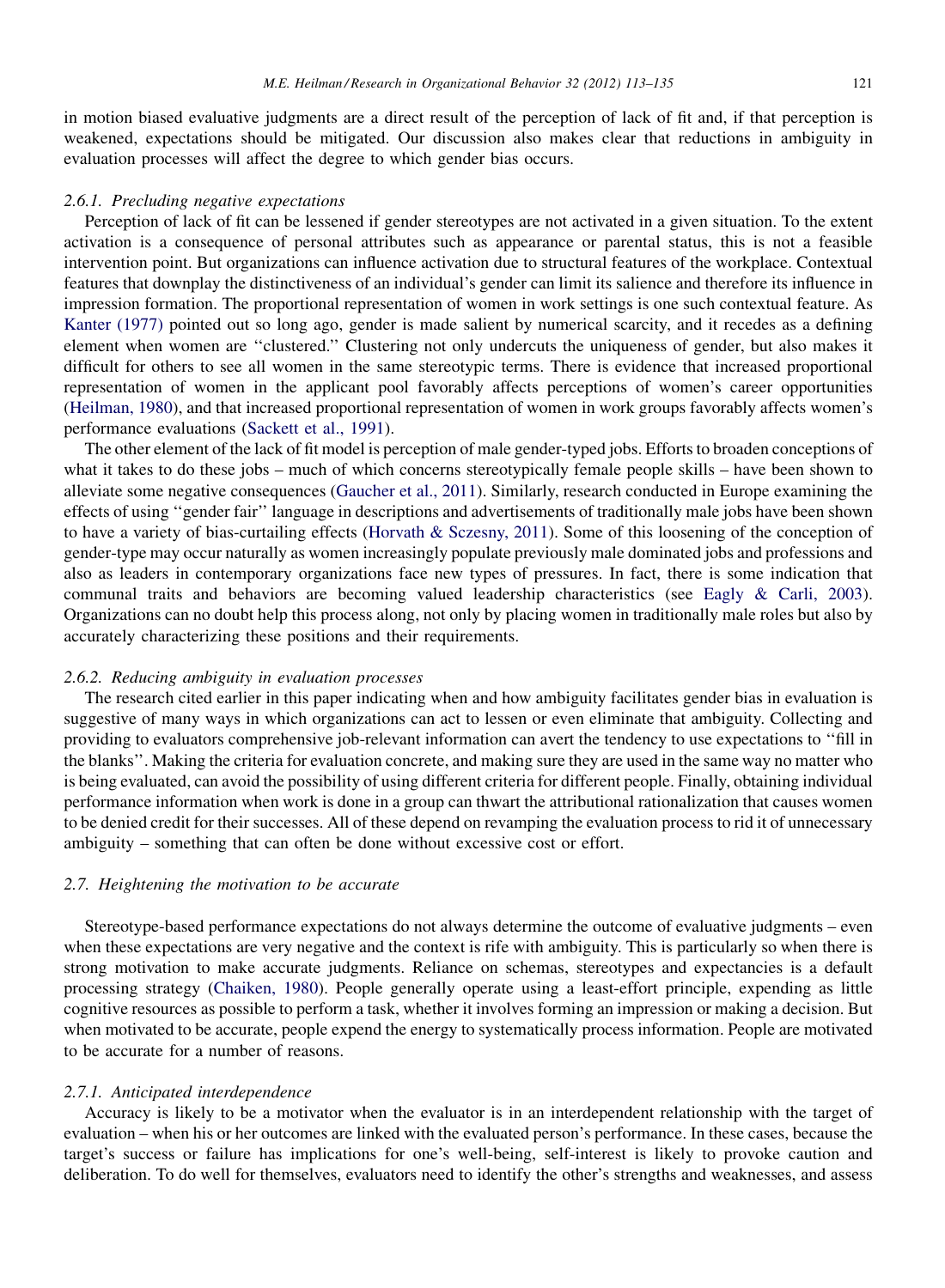the likelihood of him or her performing competently [\(Fiske,](#page-19-0) 2000). This encourages searching for relevant information and carefully considering it, rather than taking the easy way out and relying on expectations.

# 2.7.2. Doing the ''right thing''

There is increasing societal pressure to not be prejudiced in our interactions with others and, for many, being anything less than fair and evenhanded in the treatment of others is abhorrent. Thus, concern about potentially being sexist promotes a desire to do what is right in evaluating women. This motivation to be accurate, when salient, can weaken the effects of stereotype-based expectations, promoting careful processing of information that results in less gender bias. However, as we have pointed out earlier, stereotypes are activated automatically, often without the awareness of the evaluator. Therefore, despite good intentions, stereotype-based expectations often sneak into the evaluation process in ways that are not actively monitored by the evaluator ([Banaji](#page-18-0) et al., 1993).

Sometimes concern about doing the right thing is not really an expression of personal values but rather a concern about doing what is socially desirable and making a good impression. In this case the concern does not motivate accuracy; it motivates a desire to temper the use of stereotypes when the resulting bias will be obvious to disapproving others. (This tempering will be less likely to occur when the effects of stereotypes are indirect or there is an apparent excuse for their use.) This type of ''modern'' prejudice against women has been distinguished from ''old fashioned'' prejudice (Swim, Aikin, Hall, & [Hunter,](#page-22-0) 1995), and the ''right thing'' it promotes is not to be confused with that derived from a value-based concern about one's bigotry and bias.

# 2.7.3. Accountability

When accountable, people are answerable for the evaluative judgments they make. In organizations, managers may be asked to justify decisions based on these judgments to any one of a number of organizational constituencies that may be important for them to impress favorably, such as their supervisors, subordinates or upper management. Accountability, when it motivates people to be accurate in order to appear competent ([Simonson](#page-22-0) & Nye, 1992), can inhibit the use of expectations in evaluative judgments, encouraging more complex judgment strategies ([Tetlock,](#page-22-0) [1983a\)](#page-22-0). When held accountable, individuals are apt to exert more effort to search out information and to process it more deeply. There is indeed evidence that people who are held accountable act in ways that prepare them to justify their judgments, such as being more attentive when observing performance or taking more extensive notes when gathering information, ultimately increasing their accuracy (Mero & [Motowidlo,](#page-21-0) 1995; Mero, Motowidlo, & Annna, [2003](#page-21-0)). Thus, despite conditions that promote the use of expectations, concerns about accountability can curb the effect of stereotype-based expectations on evaluative judgments.

It should be noted that making evaluators accountable does not always have the effect of decreasing bias in evaluative judgments. This only happens when accountability motivates people to be accurate because being accurate is associated with making a good impression on others. But sometimes making a good impression involves doing what you think others would like you to do, especially when the others are legitimate authority figures (Brief, Dietz, [Cohen,](#page-18-0) Pugh, & [Vaslow,](#page-18-0) 2000). Research indicates that when decision-makers know the views of their audiences, they tend to make decisions that are consistent with these views [\(Klimoski](#page-21-0) & Inks, 1990; Tetlock, 1985), and when they are provided with business justifications to engage in discrimination subordinates treat these justifications like they are orders to be followed ([Brief](#page-18-0) et al., 2000). Here the motivator is not accuracy but the need for approval, and the desire to present oneself in as favorable a light as possible (Tetlock, 1983b; Tetlock, Skitka, & [Boettger,](#page-22-0) 1989). Thus, although in this case making evaluators accountable may lessen their reliance on stereotype-based expectations, bias is precluded only if organizational norms work against gender bias. If organizational norms support gender bias, biased evaluative judgments may still result. To summarize, in situations in which evaluators are motivated to be accurate, they will be willing to expend cognitive resources in making their judgments rather than lazily relying on stereotypebased expectations. This would be likely despite the degree to which negative expectations result from perceptions of lack of fit or the level of ambiguity in the evaluation process. When, however, the evaluator has less of a stake in the outcome of his or her judgments, there is little reason not to rely on stereotype-based expectations. It is easy and efficient to do so, especially when there are limited cognitive resources available (Van [Knippenberg](#page-22-0) & Dijksterhuis,  $2000$ ), such as when the evaluator is working on other tasks simultaneously [\(Gilbert](#page-19-0) & Hixon, 1991) or there are severe time pressures (Pratto & [Bargh,](#page-21-0) 1991).

We have argued that descriptive gender stereotypes produce negative expectations that form the basis of biased competence judgments and evaluative decisions for women. But what happens when the detrimental effects of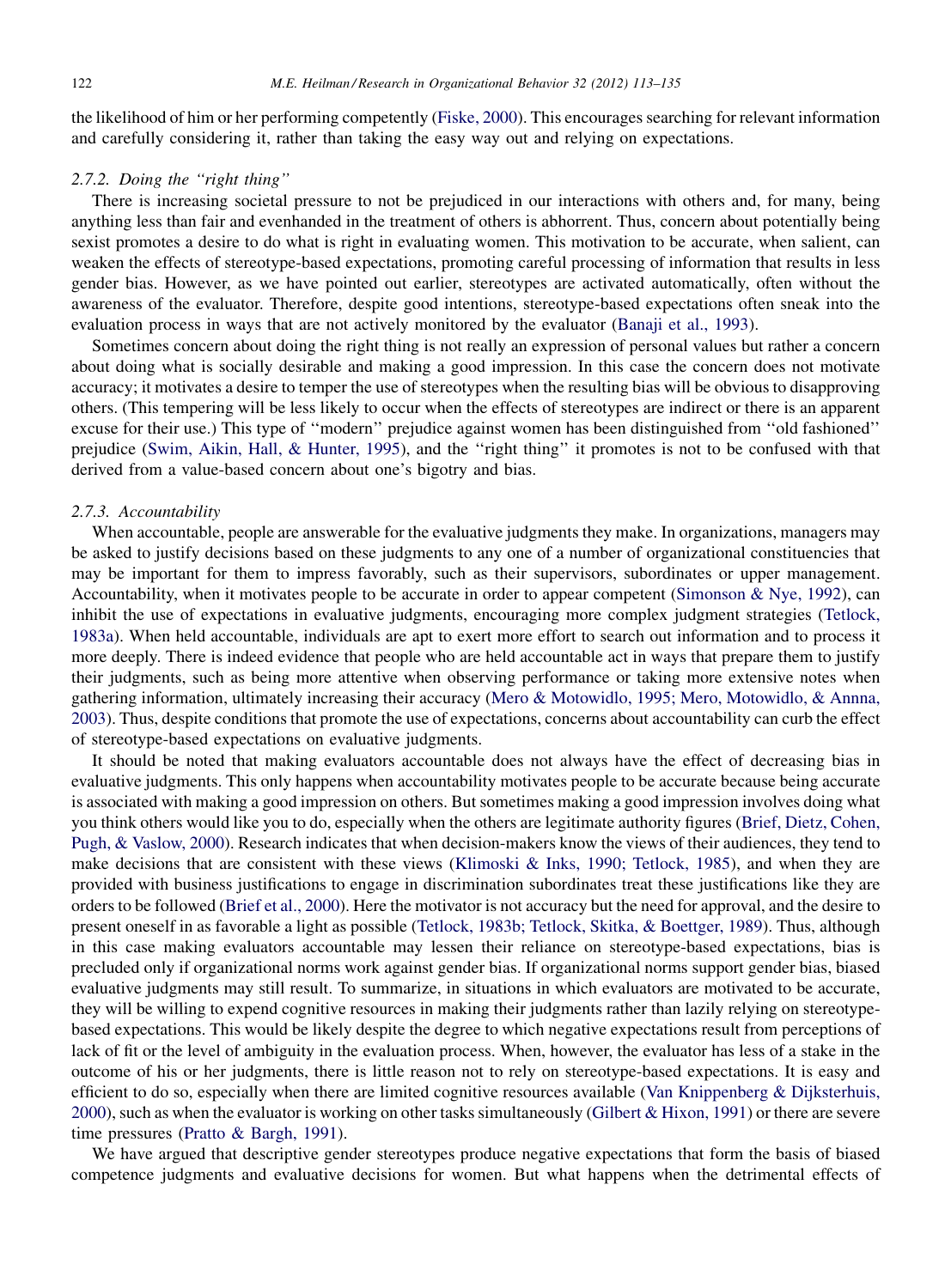descriptive gender stereotypes are averted and women prove themselves to be successful in male gender-typed roles and positions? Are they now beyond the reach of gender stereotypes? Research suggests not. In fact, it is at this point that the prescriptive aspect of gender stereotypes appears to set in motion a process that produces different but no less deleterious consequences for women's career progress.

## 3. Prescriptive gender stereotypes

Gender stereotypes not only descriptive; they also are prescriptive (Burgess & [Borgida,](#page-18-0) 1999; Eagly & Karau, 2002; Heilman, 2001; Prentice & [Carranza,](#page-18-0) 2002; Rudman & Glick, 2001). That is, they not only designate how women and men are but also how they *should be*. They function as injunctive norms [\(Cialdini](#page-19-0) & Trost, 1998), dictating what attributes and behaviors are appropriate and inappropriate for people from different groups – in this case men and women.

There is overlap in the content of prescriptive and descriptive gender stereotypes, with the attributes and behaviors that are highly valued for men and women also the ones that are prescribed for them. So, for women, communality is prescribed – it not only is thought that women are communal, it is thought that they ''should'' be communal, demonstrating socially sensitive and nurturing attributes reflecting their concern for others. Prescriptive gender stereotypes also designate ''should nots'' (Heilman, 2001; Heilman & [Okimoto,](#page-20-0) 2007; Heilman et al., 2004). For women, these include the agentic attributes and behaviors associated with men but not women. Thus, women are prohibited from demonstrating the self-assertion, dominance and achievement orientation so celebrated in men.

Violating gender prescriptions has consequences. Since they function as norms, violating them produces social disapproval and negativity, sometimes called ''backlash'' in the literature ([Rudman](#page-22-0) & Glick, 2001). Penalties for the violator typically ensue.

Penalties for women who violate gender norms can take many forms. Women who do not exhibit stereotypically prescribed attributes have been shown to be regarded as less psychologically healthy than more feminine women (Costrich, [Feinstein,](#page-19-0) Kidder, Marecek, & Pascale, 1975), and women thought to be nontraditional have been shown to suffer in their evaluations, with ''feminists'' evaluated less favorably than other women [\(Haddock](#page-20-0) & Zanna, 1994). Women who do not fulfill gender prescriptions have repeatedly been shown to be derogated – they are considered cold [\(Porter](#page-21-0) & Geis, 1981), interpersonally hostile [\(Heilman,](#page-20-0) 1995, 2001), and are disliked (Heilman & [Okimoto,](#page-20-0) 2007). In work contexts, a breach of gender-related prescriptions has additionally been shown to result in more tangible penalties, including lower pay (Brett & [Stroh,](#page-18-0) 1997), less intention to hire and promote (e.g., [Rudman,](#page-21-0) 1998), and fewer recommendations for organizational rewards (e.g., [Heilman](#page-20-0) & Chen, 2005). Thus, the social disapproval that results from not fulfilling gender stereotypic prescriptions can result in decrements in performance-related outcomes.

## 3.1. Engaging in ''Should Nots''

If women are to succeed in upper level work settings they have to violate gender stereotypic prescriptions. They have to be able to compete aggressively for positions, to act independently and decisively, and to take charge when the situation requires it. But such behaviors are counter to the directives inherent in gender stereotype prescriptions. What happens when women exhibit these stereotypically male attributes and behaviors? More often than not, they are seen as acting in ways that are reserved for men but prohibited for women, and disapproval and penalties result. Therefore, even when women seek to distinguish themselves from descriptive gender stereotypes and demonstrate that they have what it takes to fulfill traditionally male positions, they are likely to suffer negative consequences.

Research has verified the perils of women stepping out of their prescribed personas, and behaving more in tune with the requirements of male gender-typed roles. Negative reactions have consistently been documented when women violate gender norms by engaging in stereotype-inconsistent behaviors.

#### 3.1.1. Communication style

Communication is the way in which people have impact on others in work settings, and therefore is crucial for organizational success. But there appear to be constraints on women emanating from gender stereotypic prescriptions. Specifically, engaging in traditionally effective communication styles has been found to be problematic for them. When women communicate directly and assertively their influence on male listeners was found to be less than when communicating in a tentative and hesitant style ([Carli,](#page-18-0) 2001). Consistent with this, men have been found to be less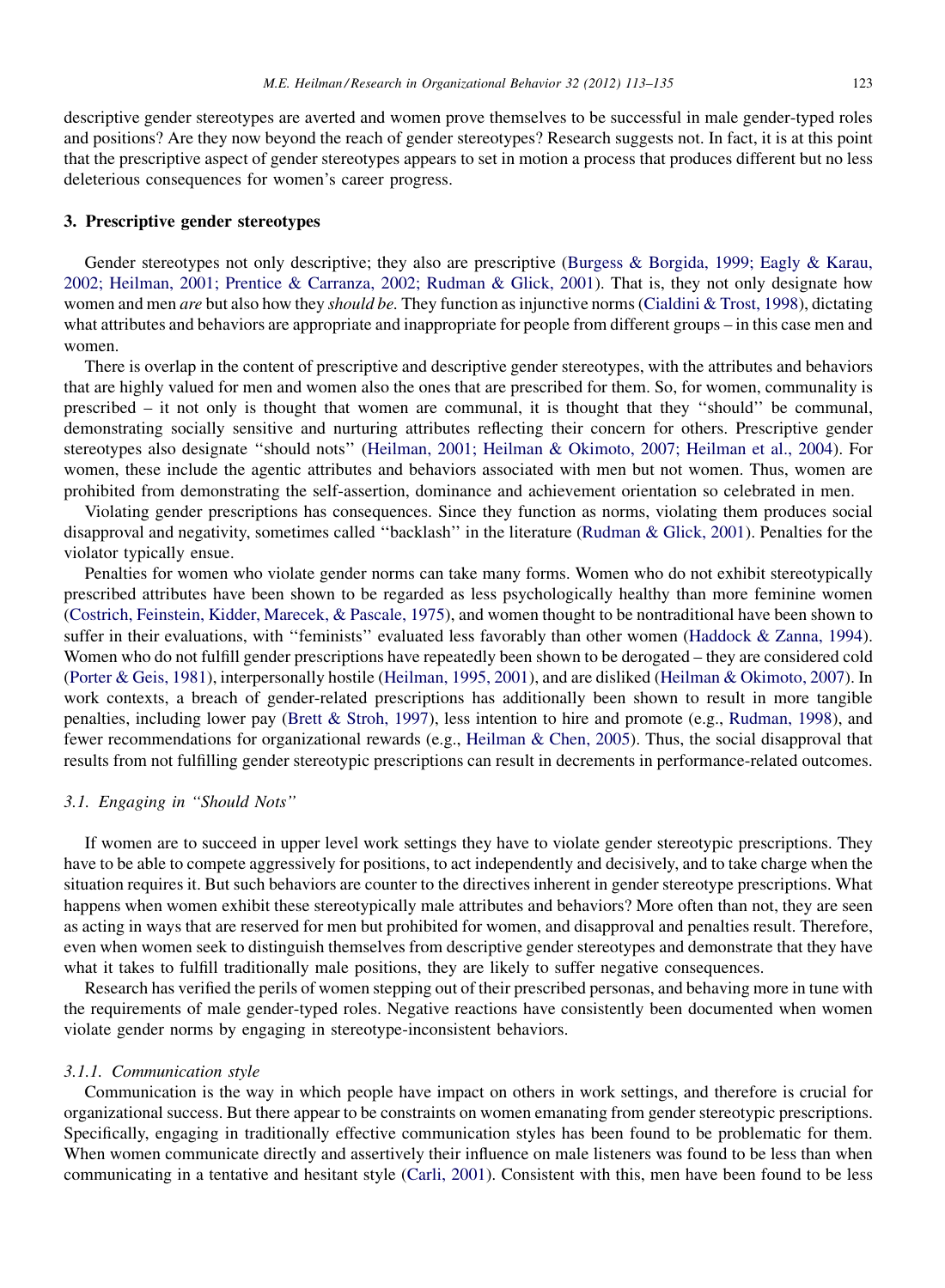influenced by a competent woman than by either a competent man or an incompetent woman (Carli, [LaFleur,](#page-18-0) & [Loeber,](#page-18-0) 1995). It thus appears that communicating effectively, which requires agentic behaviors, reduces women's influence. The communication behaviors that are successful for men are disadvantageous for women.

#### 3.1.2. Leadership style

Leadership is often regarded as a traditionally male role (e.g., Koenig, Eagly, Mitchell, & [Ristikari,](#page-21-0) 2011), but research indicates that one set of leadership styles are viewed as appropriate for men and another for women. In their meta-analysis, Eagly et al. [\(1992\)](#page-19-0) found that women were evaluated more negatively than men when they adopted autocratic or directive leadership styles – styles that deviate from communal and non-aggressive stereotypic prescriptions for women's behavior – but women were not evaluated more negatively than men when they adopted a more stereotype consistent and gender-neutral democratic style of leadership. In addition, differences have been found in reactions to the way discipline is administered; female leaders have been found to be most effective when they discipline their subordinates in a private manner using two-way communication – a gender appropriate leadership style termed as ''considerate'' (Brett, Atwater, & [Waldman,](#page-18-0) 2005). These findings demonstrate that women are penalized for engaging in leadership behaviors that are effective for men.

#### 3.1.3. Self-promotion

It is generally accepted that to get ahead one needs to promote oneself – explicitly drawing attention to one's skills, talents and accomplishments. Such behavior is, however, antithetical to gender prescriptions for women to be modest and uncompetitive. It therefore is no surprise that although self-promotion has been found to enhance assessments of competence for both men and women, it results in women, but not men, being viewed as less socially appealing [\(Rudman,](#page-21-0) 1998). Thus, what is a good impression management strategy for men is not necessarily a good impression management strategy for women.

# 3.1.4. Negotiations

Research indicates that women are hesitant to initiate negotiations about salaries (Bowles, [Babcock,](#page-18-0) & McGinn, 2005; Kray & [Thompson,](#page-18-0) 2005). Because salary is so central to the work experience, and in many cases considered a measure of one's worth, both to self and to others, this failure to advocate for oneself has captured the attention of many researchers. In investigating this phenomenon, it has become clear that the self-confident demeanor and demanding behavior entailed in salary negotiation is considered inappropriate for women. Bowles, [Babcock,](#page-18-0) and Lai [\(2007\)](#page-18-0) demonstrated that women who engaged in negotiation for higher pay incurred greater penalties than men who did precisely the same thing, with evaluators less likely to hire and to express an interest in working with these women. Self-advocating behaviors, particularly those dealing with manly issues like money, are not consistent with gender stereotypes and not favorably regarded.

## 3.1.5. Misbehavior

Part of the gender stereotypic directive for women is to be "wholesome" and "respectful" (Prentice & [Carranza,](#page-21-0) [2002](#page-21-0)). Therefore workplace misbehavior, although no doubt dimly viewed for everyone, is likely to be viewed as less appropriate for women than for men. This has in fact been found to be the case. In a study of workplace deviance Bowles and [Gelfand](#page-18-0) (2010) had people evaluate a series of workplace misbehaviors ranging in seriousness from going against the boss's decision and covering up mistakes to stealing a co-workers possessions and verbally or physically abusing a customer. They found that men (but not women) evaluate male deviance more leniently than female deviance, and their propensity to punish females more harshly was greater regardless of the severity of the misbehavior. The data from this study are consistent with the idea that behaving badly is considered more of a ''should not'' for women than men.

#### 3.1.6. Expressing emotions

Although women are thought to be more emotional than men, there are some emotions that seem particularly reserved for men. Specifically, men have been shown to exhibit anger and pride – two stereotypically male characteristics – more frequently than women (Plant, Hyde, [Keltner,](#page-21-0) & Devine, 2000). What happens when women express these ''manly'' emotions? Research on anger expression provides some insight. Angry women have been found to be conferred less status at work than angry men (Brescoll & [Uhlmann,](#page-18-0) 2008), suggesting that anger in women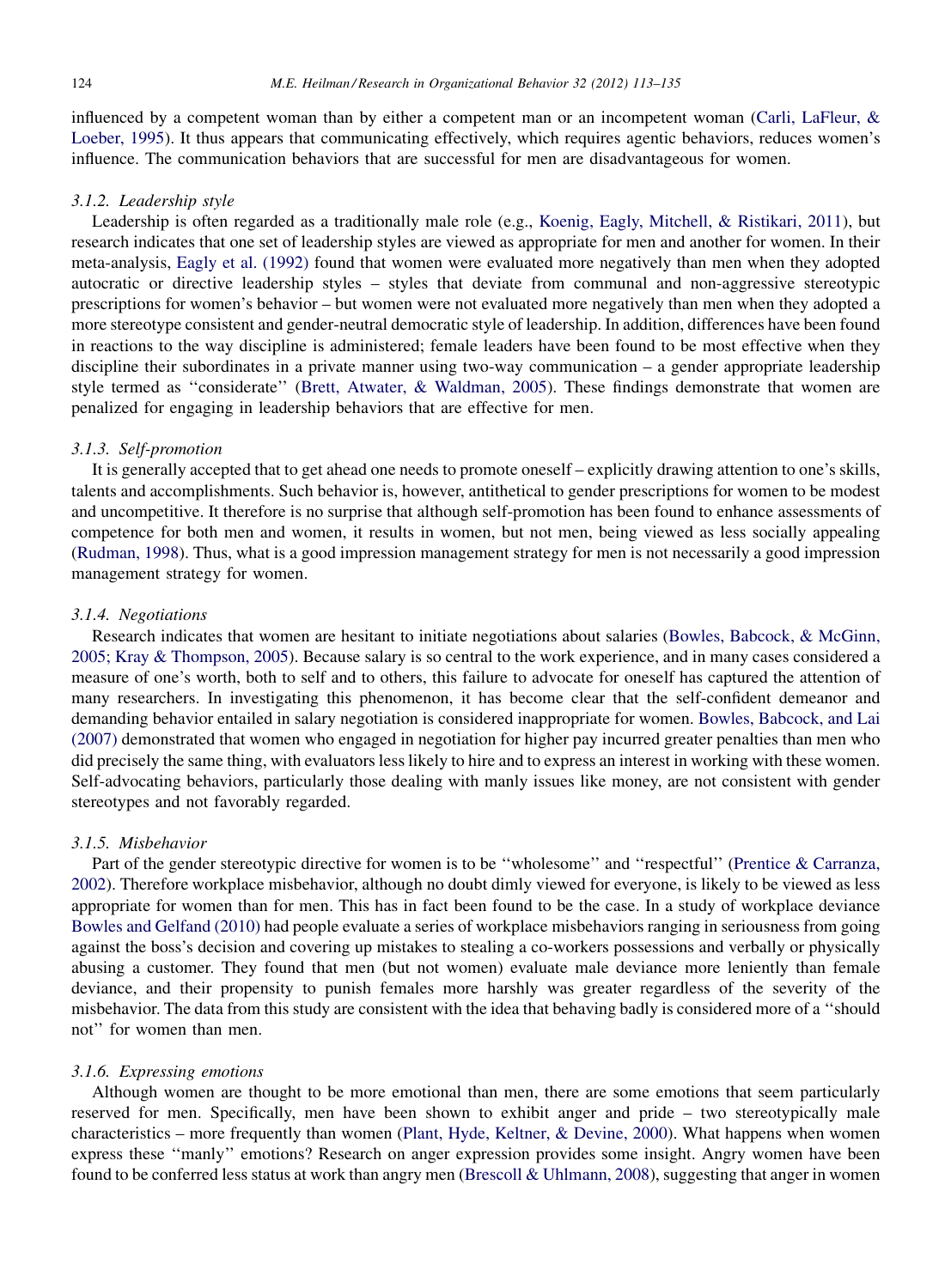is not well received. Also, while it is not clear how explicit expressions of pride might affect women, the reactions to self-promoting women described earlier suggests that it, too, results in less favorable reactions to women than to men. So, even in emotional expression, violation of prescriptive gender stereotypes can have detrimental effects for women.

#### 3.1.7. Effects on how women behave

There seems little question that disapproval awaits women who choose to cross the prescriptive gender stereotype boundary by doing what women are not supposed to do. And this message is no doubt not lost on women. If failing to act in line with stereotypic prescriptions begets disapproval, women are apt to figure this out early in their careers. This puts them in the unenviable position of having to decide whether to incur the disapproval or act in ways that will not ''rock the boat.'' Often their decision is not one that is beneficial for their careers. For example, research suggests that women refrain from initiating negotiations because they know that their efforts to assert their best interests will be met with negativity (Bowles et al., 2007; [Amanatullah](#page-18-0) & Morris, 2010). Similarly, women have been found to not advocate for themselves in a variety of work situations (e.g., contesting unfair distribution of work, protesting disrespectful treatment, etc.) if they believe they will be ill-thought of as a consequence [\(Battle,](#page-18-0) 2008). This type of self-censorship, strategically tailored to minimize social rejection, can inhibit women's maximization of their talents and wreak havoc with their emotional well-being.

## 3.2. Failing to do the ''Shoulds''

We have reviewed how women can be penalized for engaging in behaviors that are prohibited for them – the ''should nots'', but women also can be penalized for not engaging in behaviors that are prescribed by gender stereotypes. This failure to do what they should, and the negative consequences that ensue, have been documented in several areas.

#### 3.2.1. Altruistic citizenship behavior

A central part of the female gender prescription is that women be kind and considerate, and that they provide help to others when needed. Thus, work behaviors that necessitate kindness and consideration are likely to be seen as ''shoulds'' for women more than men. Accordingly, it is believed that women should engage in altruistic behavior when the opportunity presents itself. If, indeed, altruism is a prescribed behavior for women, their failure to be altruistic is likely to induce disapproval that does not occur for men. Moreover, when they are altruistic their altruism is likely to be seen as due to the gender prescription (Ames, Flynn, & [Weber,](#page-18-0) 2004), and therefore considered inconsequential. Research by [Heilman](#page-20-0) and Chen (2005) provides support for these ideas. They found that women who refrained from engaging in altruistic behavior to help a colleague were judged negatively although men who behaved the same way were not penalized. They furthermore found that women who did perform the altruistic behavior were not rewarded, although men were rewarded for the same behavior. Using organizational data, Allen [\(2006\)](#page-18-0) provided additional support for the idea that performing organizational citizenship behaviors, of which altruism is one, have a greater effect on the salary and promotions of men than women. Thus, doing what she should seems not to boost a woman's evaluation, but failing to do what she should seems to have a decidedly negative effect.

#### 3.2.2. Collaboration

Much as there is a gender prescription for women to be kind and considerate, there is a gender prescription for them to be helpful and cooperative. This suggests that women who choose not to be collaborative, but rather to be individualistic or competitive in their orientation, will not be regarded favorably. We already have reported the findings of Eagly et al. concerning the negativity directed toward women who adopt autocratic or directive styles of leadership. But the penalty for not being collaborative is not limited to leadership situations. There also are data indicating that women who choose not to collaborate with coworkers when the opportunity is presented to them are regarded more negatively and rewarded less than men who make the same decision not to collaborate [\(Chen,](#page-19-0) 2008).

#### 3.2.3. Interpersonal fairness

Gender stereotypes also dictate that women should be sensitive to the feelings of others. Accordingly, failing to be mindful of others' feelings by being interpersonally unfair and treating subordinates in a disrespectful way is contrary to the behavior prescribed for women. Thus, for women, a breach in interpersonal fairness constitutes not only a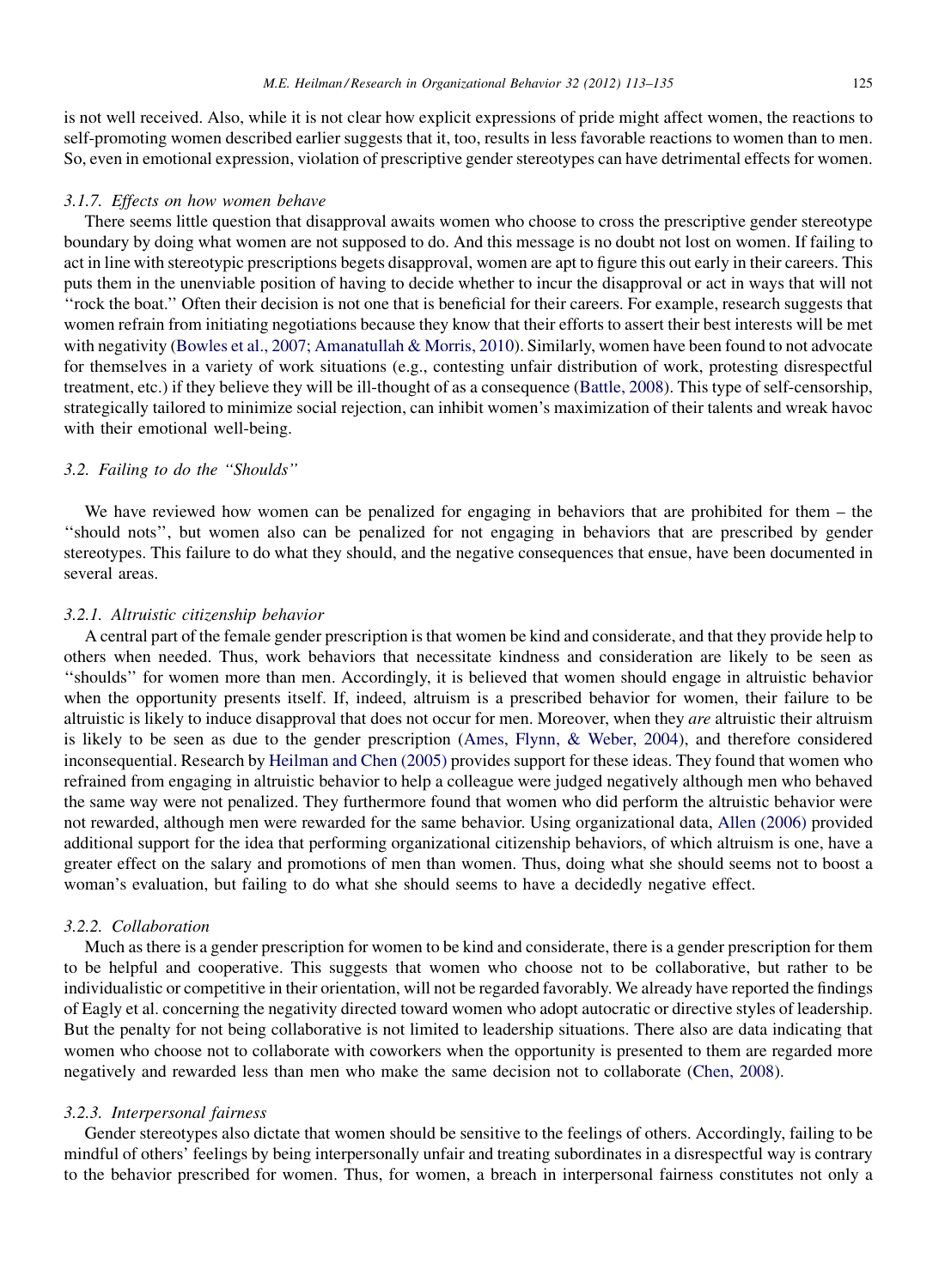violation of general fairness norms [\(Cohen,](#page-19-0) 1982) but also a violation of prescriptive stereotypes. Recent research has in fact found that women are punished to a greater extent than men for behaving in an interpersonally unfair manner (Caleo & [Heilman,](#page-18-0) 2010b). These results support the idea that the failure to be polite and respectful in dealing with others, although viewed as unacceptable for everyone, is considered less acceptable for women than for men.

### 3.2.4. Effects on how women behave

Although it nowadays would be almost unthinkable for women to be asked to get the coffee for a group meeting or to take notes about the meetings' proceedings, there still are normative expectations about what women are supposed to do in work settings. And failure to fulfill them can have costly consequences. Awoman who fails to live up to these expectations is seen as somehow lacking in good character whereas men, for whom these expectations do not exist, are often seen as exemplary when they choose to engage in behaviors that are routinely expected of women. The likely effects of this can be profound, if subtle, influencing performance evaluations, career opportunities and organizational rewards. To avert this, women may feel compelled to engage in behaviors that may not be in their best interests.

Recognition of impending penalties from violating gender stereotype prescriptions can lead to self-defeating behavioral choices. Not only might conforming to the prescribed communal behaviors reinforce stereotypes and activate lack of fit perceptions, but they also might not be the best course of action in a given situation. Knowing what they are supposed to do, and that they will be penalized for not doing it, can constrain women's choices among a range of alternative behaviors, rendering them less effective than they might otherwise be in doing their jobs.

# 3.3. Success as a violation

It is not necessary that a woman explicitly violate prescriptive stereotypes to experience penalties in work settings. Women can also be penalized for merely exhibiting competence and success in male gender-typed positions. Achievement in these roles is seen as ''off limits'' for women – they are simply not supposed to excel at them. Thus, although with their success they discredit and refute the negative performance expectations that arise from descriptive stereotypes, successful women confront yet another impediment in pursuing their careers – the disapproval and negativity that results from violating prescriptive gender norms. Indeed, research tracking the advancement of 30,000 managers, controlling for age, organizational tenure and education, indicates that promotion becomes increasingly difficult for women as compared to men as they move up the organizational ladder (Lyness & [Judiesch,](#page-21-0) 1999, suggesting that women encounter added obstacles when they have reached positions of success.

Why are women penalized for their success? People make inferences about women who are highly successful in traditionally male arenas. They not only assume that these women possess the agentic attributes required for success, but also assume that they lack the communal attributes that are the ''shoulds'' for women. The consequence, sometimes referred to as ''backlash'' is not pretty. Paradoxically, success begets negativity. Successful women in male gender-typed fields have been shown to be disliked and personally derogated – seen as interpersonally hostile, selfish and cold, characterizations that are antithetical to the prescribed female stereotype [\(Heilman](#page-20-0) et al., 1995, 2004; [Rudman](#page-20-0) & Glick, 1999). They are not just seen as low in communality, but as overtly counter-communal. Highly successful men, however, do not suffer the same consequences; on the contrary, they are celebrated for their successes.

There is evidence supporting the idea that negative reactions to successful women are provoked by the perception that these women have violated prescriptive gender stereotypes. Negative reactions to successful women have been shown to be limited to situations in which the success is in a male gender-typed role and perceived to require agentic qualities for success [\(Heilman](#page-20-0) & Wallen, 2010; Heilman et al., 2004). When the job is believed to require the communal qualities that are consistent with female prescriptive gender stereotypes, women are neither derogated nor disliked. These findings indicate that it is not success that is problematic for women, but rather success in an area that implies violation of gender stereotypic prescriptions.

What drives these negative reactions – presumptions that a successful woman has inappropriately acted like a man or that she has failed to act like a women? Either is a possible explanation. That is, the disapproval that greets women who succeed in male gender-typed jobs can derive from either the inference that they are inappropriately agentic or the inference that they lack stereotypically female attributes. Research suggests that people's adverse reactions to women's success are due to the perceived deficiency in female attributes (Heilman & [Okimoto,](#page-20-0) 2007). In fact, these studies indicate that providing information about communality in any of a number of ways undercuts the negative effects of a woman's success. Other research also has indicated that feminizing information can reduce penalties for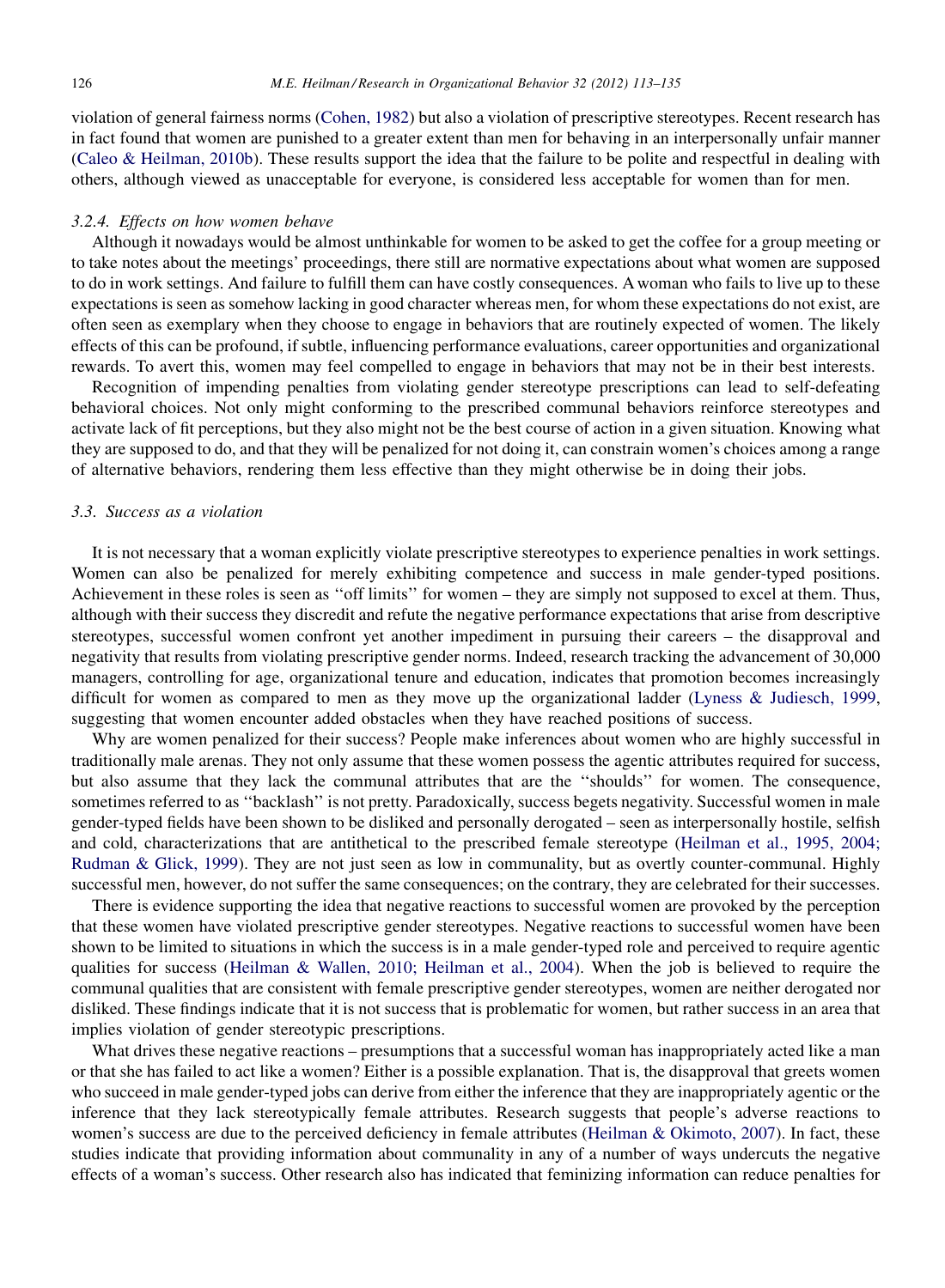gender norm violations (Carli, 2001; [Matschiner](#page-18-0) & Murnen, 1999). It thus appears that it is the perceived violation of feminine ''shoulds,'' not of masculine ''should nots'' that is so damaging to successful women.

## 3.3.1. Career-related consequences

The negativity directed at successful women has consequences. Not being liked is disadvantageous for people seeking upward mobility in organizations. Performance ratings have been shown to be biased by affect [\(Dipboye,](#page-19-0) 1984; Ilgen & [Feldman,](#page-19-0) 1983), and liking has been found to be a benefit in performance rating accuracy ([Cardy](#page-18-0) & [Dobbins,](#page-18-0) 1986). The effects of not being liked also affect how much influence one has ([Carli,](#page-18-0) 2001), and being ''unlikable'' has been shown to hinder access to social networks ([Casciaro](#page-18-0) & Lobo, 2005), and lessen special career opportunities and salary recommendations ([Heilman](#page-20-0) et al., 2004). No wonder that women have been found to hide their successes on male tasks (Rudman & [Fairchild,](#page-22-0) 2004)! And no wonder that Lyness and [Judiesch](#page-21-0) (1999) found that promotions become increasingly difficult for women as compared to men as they climb in organizational level.

Being seen as cold and interpersonally hostile also is disadvantageous. These perceptions of successful women, captured in terms like ''dragon lady'', ''ice queen'' and ''battle-axe,'' no doubt add to the obstacles for aspiring women. The Ann Hopkins case, ultimately argued before the US Supreme Court, makes clear the cost women can suffer for their success in traditionally male arenas. MS Hopkins, who was turned down for partner at a major accounting firm although she had more billable hours than any other person proposed for partnership and brought in business worth \$25 million, was said to be too ''macho,'' and was told she needed a ''course at charm school'' ([Fiske,](#page-19-0) Bersoff, Borgida, Deaux, & [Heilman,](#page-19-0) 1991). It was not her competence that held her back, but the perceptions of her as a successful ''lady partner candidate.''

### 3.4. Deterring gender bias that results from prescriptive gender stereotypes

The bias that arises from prescriptive gender stereotypes is value-based and a consequence of beliefs about how things should be. In fact, a violation of prescriptive gender stereotypes has been shown to trigger feelings of moral outrage (Okimoto & [Brescoll,](#page-21-0) 2010). As a consequence, prescription-based bias is less responsive to contextual intervention or to organizational efforts to mitigate its effects (Gill, [2004\)](#page-19-0). The problem is not one of inattention to individuating information or tendency to discount disconfirming evidence, and therefore solutions do not lie in creating conditions that encourage more careful and thoughtful information processing, thereby precluding cognitive distortion. Not even buttressing the motivational aspects of the organizational context that encourage people to seek accuracy to meet their own interests would be a viable deterrent against a belief system that so persistently gives rise to social disapproval. For even when women's competence is recognized, their ascribed personal qualities are repellent. Thus, the effects of prescriptive stereotypes on evaluations are a difficult problem for those trying to minimize gender bias in the work setting.

Nonetheless there are some moderators of the negative reactions that greet successful women who are seen as violating prescriptive gender stereotypes. As with descriptive stereotypes, the sex-type of the domain in which the prescriptive violation takes place can be influential. The perceived level of a violation is determined not only by the woman's behavior, inferred or actual, but also by the degree to which male attributes are thought to be necessary for performance [\(Heilman](#page-20-0) et al., 2004). So, for example, the masculine ethos of certain work domains (e.g., law enforcement) or positions (e.g., banker or engineer) increases the extent to which agentic attributes are thought to be necessary for success and therefore will increase the degree of violation perceived when women are successful in these roles. Attempts to feminize these jobs and occupations by broadening conceptions of the attributes actually needed to do them successfully, as discussed earlier with respect to descriptive gender stereotypes, should also help to lessen the perceived violation and thus the likelihood and the seriousness of the disapproval and consequent penalties.

Mitigating disapproval for engaging in the particular behaviors that are directly associated with success is especially difficult. The gender-typing of agentic behaviors is culturally determined and highly resistant to change. What it takes to close a deal, compete for a client or make hard-nosed decisions appears obviousto observers, and until the content of prescriptive gender stereotypes change, the behaviors believed necessary are going to conflict with the prescriptions for women's ''shoulds.''

But, despite these caveats, there are some circumstances that can lessen these effects – not by altering the perceived violation itself, but by counteracting the negative perceptions of the prescription-violating woman that result. Given that the disapproval heaped on successful women is due to them being seen as not sufficiently feminine in their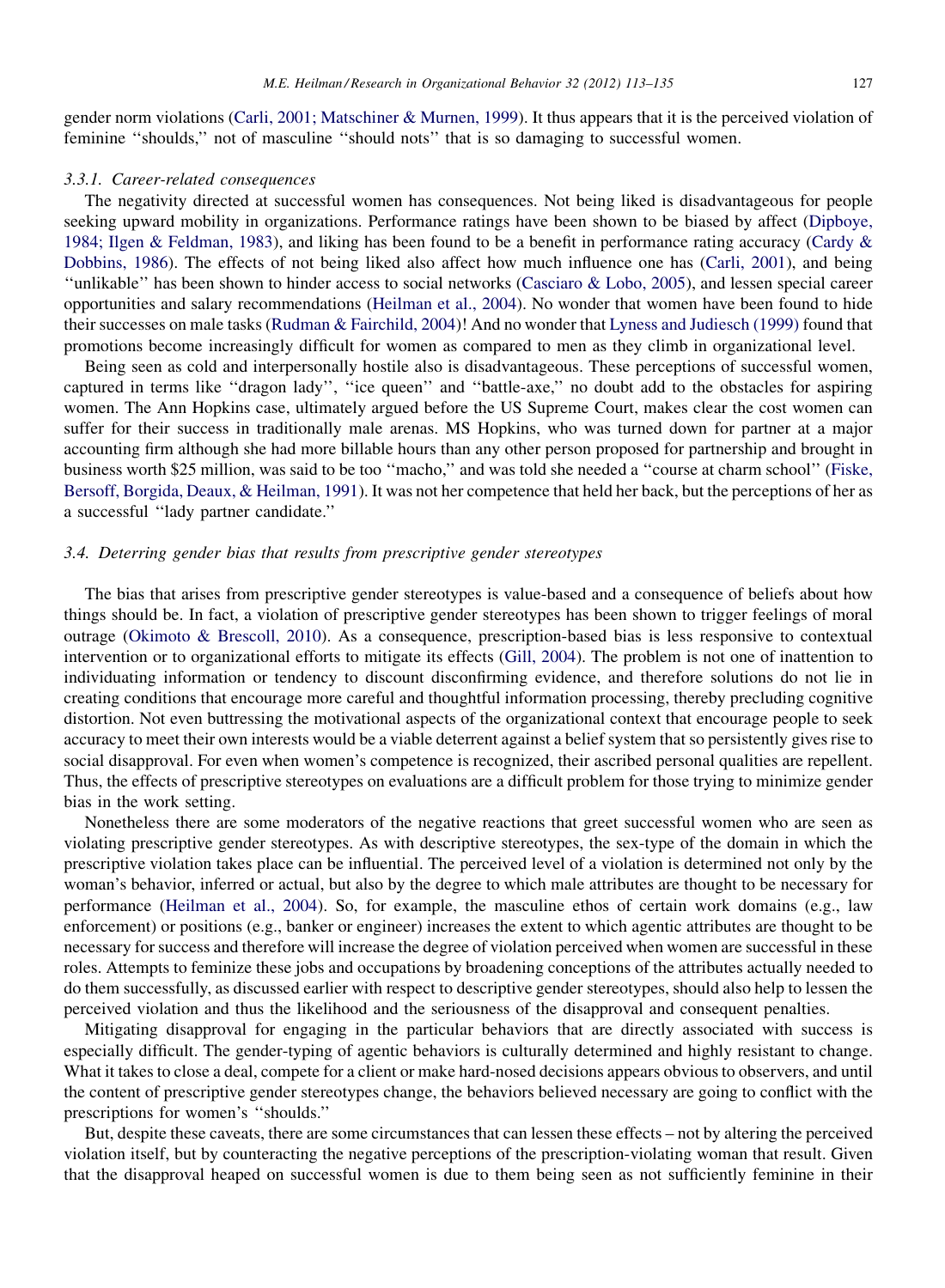demeanor (Heilman & [Okimoto,](#page-20-0) 2007), providing information verifying a woman's femininity can stave off this deficiency-based disapproval. Thus, information that contains references to a successful woman's communality (e.g., volunteering to help the sick or to work with children), is likely to protect her against perceptions of femininity deficiencies. So, too, is information that her successful behavior was not of her own doing, but rather constrained by circumstances (she ''had'' to step in for a sick co-worker) or was not really her goal to begin with (she really had wanted to do something else career-wise) – both of which make clear that she was not motivated to be the success that she is, but rather it ''just happened.'' In other words, like Rosy the Riveter who was called on to help with the war effort, or Katherine Graham whose husband died and left her responsibility for the Washington Post, she is not seen as the kind of person who seeks to violate gender prescriptions but has simply risen to the occasion when life demanded it.

The fact that the availability of information about a successful woman typically rests in her own hands is suggestive of things she, personally, might do to heighten her perceived femininity and mitigate negative reactions to her success. Thus, she can make salient her role as mother, dress in a feminine manner, or portray her interests in feminine pursuits. Orshe might redirect the perceived responsibility for her situation away from herself – to chance, to someone else or to circumstances. There is some evidence attesting to the effectiveness of these efforts, e.g., reduction of negative reactions when a successful woman manager claims not to have actively sought that career path (Pierre & [Heilman,](#page-21-0) [2012](#page-21-0)) or when an accomplished woman begins a salary negotiation by explaining that someone else (a male supervisor) had suggested she raise the issue (Bowles & [Babcock,](#page-18-0) 2012). But there is real jeopardy in pursuing these types of strategies. Besides the potential damage to self-image that may accrue from essentially denying one's ambition and career focus, if the woman's success is not absolutely irrefutable, these behaviors geared toward mitigating penalties for her success, because they conform to descriptive stereotypes, may feed perceptions of her incompetence. If there is any question about her capability or skill, these ''feminizing'' behaviors can backfire – causing her to be seen in highly stereotypic terms.

# 4. Some additional issues

# 4.1. What about men?

Our ideas should have implications not only for women but also for men. They, too, should experience penalties for violating prescriptive gender stereotypes. Although researchers have primarily examined the effect of prescriptive stereotypes for women, there are several investigations that demonstrate that men are not immune to their consequences (Judge, Livingston, & Hurst, 2012; [Moss-Racusin,](#page-20-0) Phelan, & Rudman, 2010). The prescription for men involves being agentic, and when men fail to act in accordance with it, disapproval results. A study by Chen [\(2008\)](#page-19-0) demonstrates this point. When men failed to help with a physically demanding male-typed citizenship behavior, they were regarded more negatively and rewarded less generously than women who did the same. Evidently, men, too, are held to gender stereotypic ''shoulds'' and are penalized when they do not conform to them.

There also is evidence of the negative consequences of gender stereotypes when men violate the prescriptive ''should nots''. The ''should nots'' for men involve behaviors that are highly communal in nature, and typically are reserved for women. When men engage in such behaviors, negativity follows. For example, when they request a family leave, men more than women suffer negativity in perceptions of their work ethic (Wayne & [Cordeiro,](#page-22-0) 2003), in recommended rewards (Allen & [Russell,](#page-18-0) 1999) and in suggested penalties (Rudman & [Mescher,](#page-22-0) in press). Men also are penalized for pursuing careers that are considered female in gender type. As the movie, Meet the Parents, so graphically depicts, choosing a female gender-typed career such as nursing can have unfortunate and detrimental consequences for a man.

If our ideas are correct, then men also should be penalized when the job at which they are successful is not gender consistent – when it is thought to require feminine rather than masculine attributes for success. Just as success in traditionally male positions implies a lack of femininity for women, success in traditionally female positions ought to imply a lack of masculinity for men. But what would penalties for men be? Penalties for women – dislike and perceptions of interpersonal hostility – are in the domain most central to the female stereotype, communality. Thus penalties for men should be in the agency domain, which is integral to the male stereotype. In a study examining the way in which men who succeed at female gender-typed jobs were evaluated, the findings supported this idea ([Heilman](#page-20-0) & [Wallen,](#page-20-0) 2010). In contrast to women clearly successful at a job typically held by men, who were seen as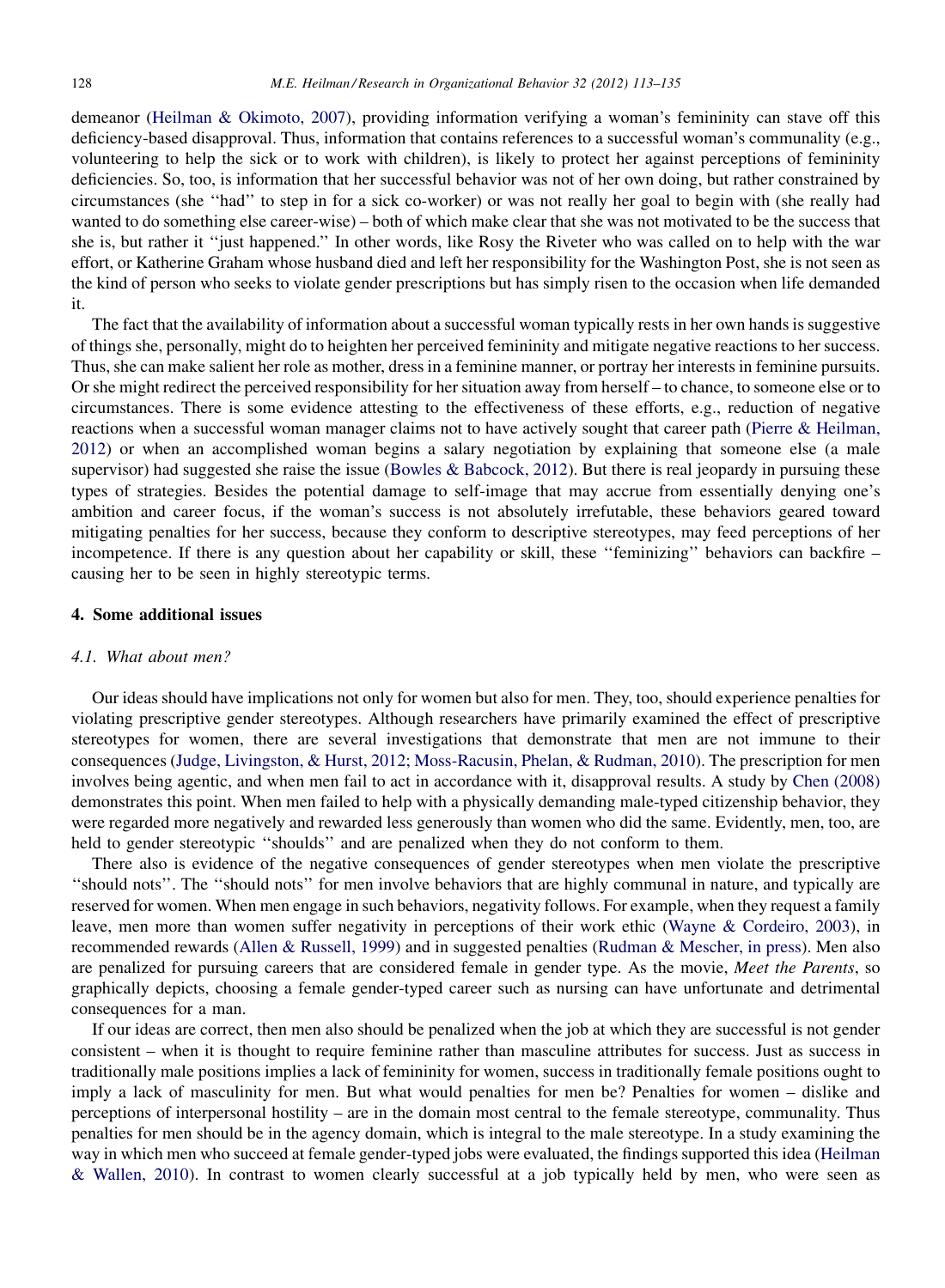interpersonally hostile and were not liked, men clearly successful at a job typically held by women were seen as wimpy and passive and were not respected. These results demonstrate symmetry in men's and women's penalties for stereotype violation, and thus lend further support to our ideas about the process by which prescriptive gender stereotypes lead to gender bias.

These findings appear to be at odds with research indicating that men ride the ''glass elevator'' in female occupations, receiving greater organizational rewards and making quicker career progress than similarly qualified women ([Williams,](#page-22-0) 1992). But there also is evidence that men's comparative advantage over women in female gendertyped jobs is less than in gender-neutral jobs [\(Budig,](#page-18-0) 2002). Thus there are many questions remaining about the conditions under which men continue to benefit from being men, even in female work settings.

## 4.2. Lack of differences between male and female evaluators

One would think that women would differ from men in their tendency to engage in gender bias. However, data indicate otherwise. In the vast majority of studies conducted on gender stereotypes, no differences have been found in the reactions of male and female respondents. This finding is puzzling. One would expect that women would empathize with other women, be attentive to the type of thinking that jeopardizes their career prospects and therefore process information about them more carefully resulting in fewer biased judgments. One would also expect that women would be sensitive to the burden of prescriptive gender stereotypes, and relax these standards in responding to women who violate them.

Perhaps the lack of difference between women and men as evaluators should not be surprising since women share the same societal gender stereotypes as men and the same conceptions of male gender-typed jobs, and therefore should deduce the same shortfall in perceived fit. They also subscribe to the same widely shared normative prescriptions for men's and women's behavior. Nonetheless, the lack of difference as a function of the sex of the evaluator is unsettling and counter intuitive. No doubt there are individual differences that moderate this effect, such as strength of gender identity and gender stereotype adherence. It also is possible that individual differences in life experiences are a factor. Indeed, there is research suggesting that women's experiences with discrimination impact their treatment of other women ([Ellemers,](#page-19-0) Van den Heuvel, De Gilder, Maass, & Bonvini, 2004).

Recent research has taken the stance that although there is little difference in the way men and women respond to successful women in the workplace, the reason they respond as they do differs. Thus, in contrast to men, who can be said to have a vested interest in ''keeping women down'' and maintaining their superior status in the work setting, it is suggested that women respond negatively to successful women because of social comparison processes. Indeed, findings have supported the idea that women's penalization of successful women serves to avoid a painful upward comparison in the service of maintaining their own sense of competence ([Parks-Stamm,](#page-21-0) Heilman, & Hearns, 2008). Moreover, the burgeoning literature on queen bees (Derks, [Ellemers,](#page-19-0) Van Laar, & De Groot, 2011; Ellemers et al., [2004;](#page-19-0) Ely, 1994) also suggests that women's motives for negative evaluation of other women are unique to women, differing from those of men. Additional research is needed to better understand the potentially different motivations underlying men's and women's responses to women's success, and their implications for women in the workplace.

#### 5. Summary and conclusions

This chapter describes how both descriptive and prescriptive gender stereotypes can produce gender bias in work settings, impeding women's career advancement. It discusses how descriptive gender stereotypes promote gender bias because of negative performance expectations that are a consequence of the perception that there is a poor ''fit'' between the stereotype of women and the attributes believed necessary to succeed in male gender-typed positions. It also discusses the way in which prescriptive gender stereotypes promote gender bias by creating ''shoulds'' and ''should nots'' for women – normative standards that prompt disapproval and social rejection both when directly violated and when violation is inferred because women are successful. In addition to these efforts to explain how descriptive and prescriptive gender stereotypes can provoke gender bias, there is a consideration of the conditions that aggravate or mitigate their effects.

The claim throughout this paper has been that gender stereotypes are the basis of biased evaluative judgments and discriminatory treatment of women in work settings. The paper's objective was to explain the psychological processes that are set in motion by gender stereotypes and examine their consequences. Although some organizational actions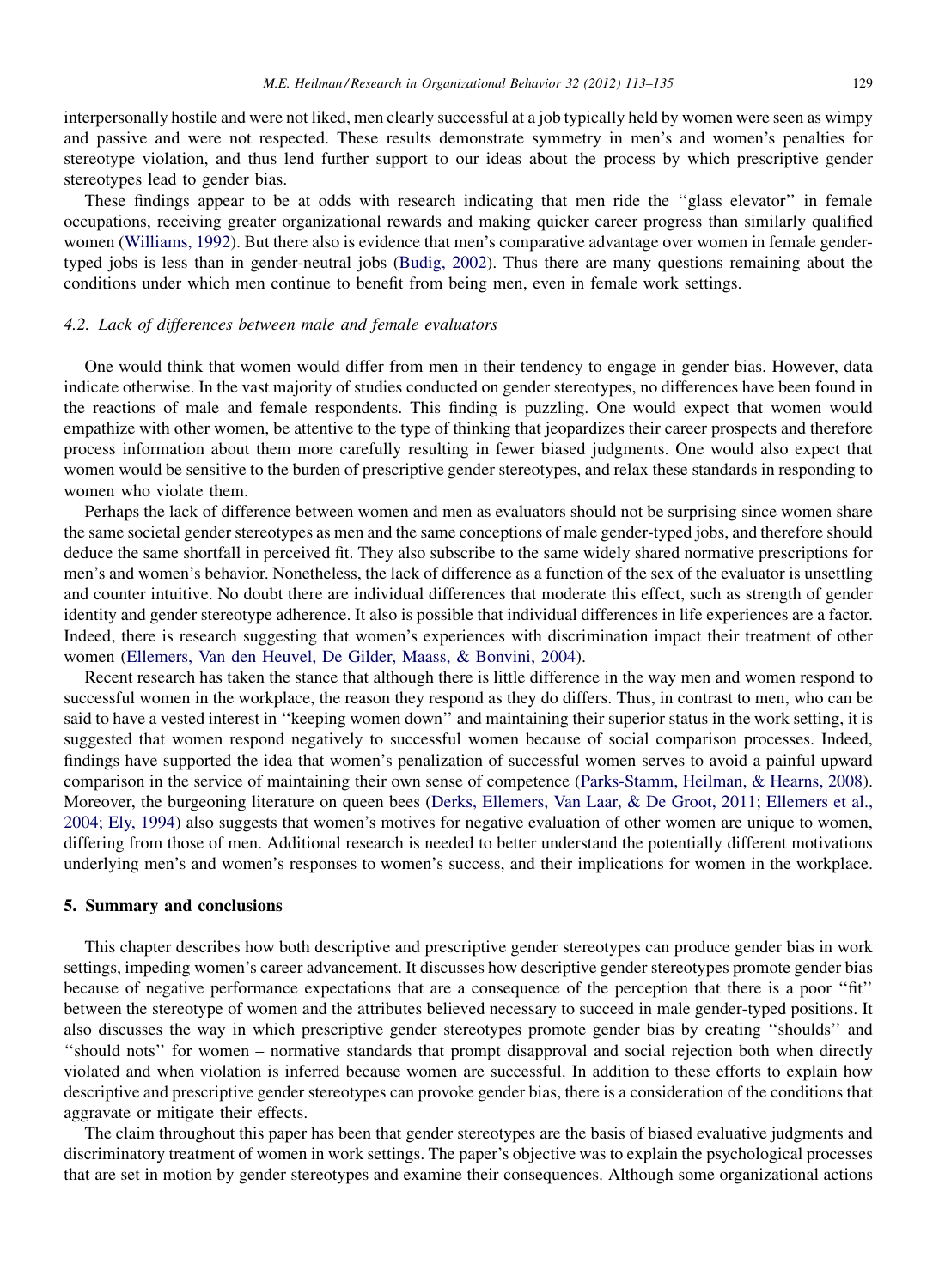have been identified that can hinder the detrimental effects of gender stereotypes, it is clear that the tenacity of gender stereotypes is considerable and the magnitude of their influence remains sizable. Thus, the message here is not particularly cheery. It appears that women are not yet free of the burden of gender stereotypes. When they seek male gender-typed positions, they are prone to being seen as incompetent to handle them. When they choose to deviate from the set of behaviors deemed acceptable for women, behaviors that often are inadequate in the work context, they appear to pay dearly for their transgression. And, perhaps most vexing, when they overcome expectations and do succeed, they tend to be disliked and interpersonally derogated. Thus, despite the enormous progress in recent years, the deleterious effects of gender stereotypes on career prospects remain, creating obstacles for striving women.

But there also is reason for some optimism. At the same time that gender stereotypes should not be discounted nor their effects underestimated – there are small indications that change is afoot. There no doubt is greater personal and organizational awareness of some of the issues we have discussed, and efforts continue to be made to counteract the negative effects of gender stereotypes. Also, as we mentioned earlier in the paper, whether due to the increasing numbers of women who have penetrated the glass ceiling, or to a general change in perception of what it takes to be a good manager or leader, ideas about what characteristics define these roles have shown some signs of shifting.

Communal attributes and behaviors are increasingly becoming valued characteristics for leadership roles [\(Eagly](#page-19-0) & [Carli,](#page-19-0) 2003). These include sharing responsibility, developing others' skills, building relationships, and reducing hierarchy. Moreover, research about transformational leadership has repeatedly shown the benefits of taking a communal approach to leading (Bass & [Avolio,](#page-18-0) 1994), and approaches such as individualized consideration and inspirational motivation have more and more become associated with effective leadership (Eagly, [Johannesen-](#page-19-0)[Schmidt,](#page-19-0) & van Engen, 2003). If, in time, there is such a change in the conceptualization of effective leadership, then according to our ideas there should be a reduction in the perceived lack of fit between the attributes of women and the attributes thought necessary for success, and a corresponding decrease in the negative performance expectations that have such devastating effects on women's evaluations. Such a re-conceptualization, if it should occur, would also alter the effects of prescriptive gender stereotypes, tempering the perceived normative violation and resulting disapproval that occurs when women choose to take on traditionally male roles and perform them successfully. In fact, some have discussed a ''feminine leadership advantage'' (Eagly & Carli, 2003; [Vecchio,](#page-19-0) 2002), and there is evidence that, at least at the upper levels of management, women are sometimes evaluated more favorably than their male counterparts [\(Rosette](#page-21-0) & Tost, 2010). It is notable, however, that thisresearch indicated the tendency to value women more favorably than men only at the very highest management level; women still were disadvantaged in evaluation in the positions they most often populate, and in the positions which serve as stepping stones to the top. Whether the feminized view of management is going to prevail and, if it does, whether it will broadly affect contemporary organizations or remain reserved for those few positions at the top is yet to be determined.

In addition to the gradual shift that may be occurring in how we think about leadership, there is some evidence that there also is a shift in how we think about women. There is evidence that people believe that over time women's attributes have become more like men's and will continue to do so [\(Diekman](#page-19-0) & Eagly, 2000). In fact, recent research suggests that while women are still seen in traditionally stereotypic terms – as more communal and less agentic than men, they now are seen as equal to men in intelligence and competence ([Hentschel](#page-20-0) et al., 2013). This revision of the female gender stereotype content, if it is indicative of a trend, bodes well for women's opportunities in the workforce. It suggests that there is a distinction to be made between perceived agency and perceived competence, and that if leadership success is thought to rely on competence and not just on agenticism, there will be improvement in women's perceived fit with the role. It seems reasonable to be hopeful that this trend toward a more textured characterization of women will continue given their ever increasing participation in the workforce and their current and projected higher representation among the college population.

So while the current status of women in the workforce continues to be hampered by gender stereotypes and their deleterious effects on evaluation and decision making, there is reason for cautious optimism. These sanguine thoughts should not, however, obscure the realities of today. Women still are not given equal consideration based on their skills and abilities because of the expectations that they are ill-equipped to do traditionally man's work. They still are punished when they step out of line with the ''shoulds'' and ''should nots'' prescribed for their gender, forcing them to act in ways that do not advance their careers and causing them to be disliked and repudiated when they achieve success in an area deemed to be gender inappropriate. And they still are the recipients of multiple reactions rooted in bias – serious and trivial, subtle and obvious, intentional and unintentional – the total of which are dispiriting for their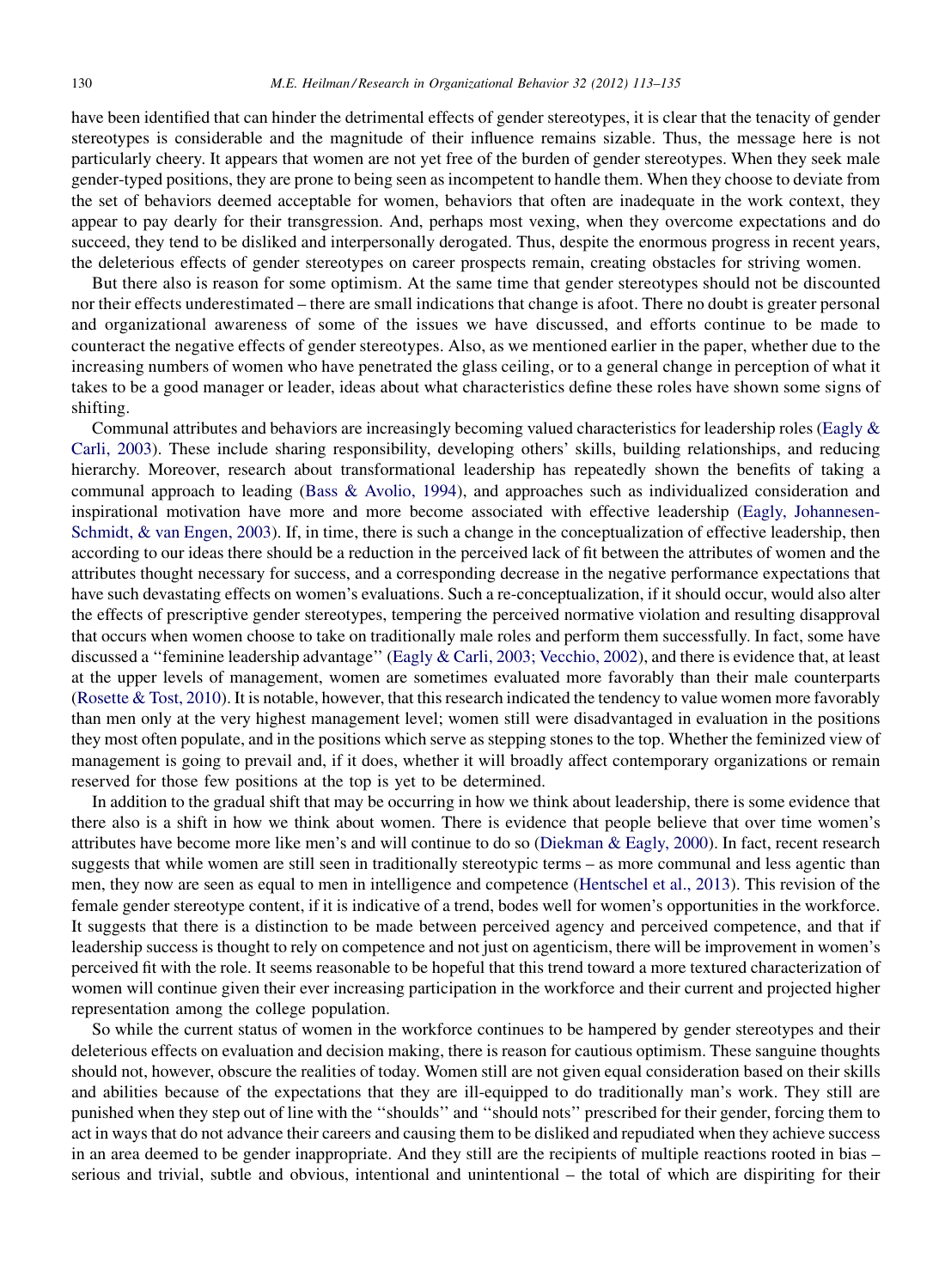<span id="page-18-0"></span>ambitions and detrimental to their advancement. The consequence is a failure to utilize human resources in the most effective way possible. When women are the targets of gender bias not only they, but the organizations for which they work and society as a whole, are the losers.

#### References

- Abele, A. (2003). The dynamics of masculine-agentic and feminine-communal traits: Findings from a prospective study. Journal of Personality and Social Psychology, 85, 768–776.
- Allen, T. D. (2006). Rewarding good citizens: The relationship between citizenship behavior, gender, and organizational rewards. Journal of Applied Psychology, 36, 120–143.
- Allen, T. D., & Russell, J. E. A. (1999). Parental leave of absence: Some not so family-friendly implications. Journal of Applied Psychology, 29, 166– 191.
- Amanatullah, E. T., & Morris, M. W. (2010). Negotiating gender roles: Gender differences in assertive negotiating are mediated by women's fear of backlash and attenuated when negotiating on behalf of others. Journal of Social and Personality Psychology, 98, 256–267.
- Ames, D. R., Flynn, F. J., & Weber, E. U. (2004). It's the thought that counts: On perceiving how helpers decide to lend a hand. Personality and Social Psychology Bulletin, 30, 461–474.
- Bakan, D. (1966). The duality of human existence: An essay on psychology and religion. Chicago: Rand McNally.
- Baltes, B. B., & Parker, C. P. (2000). Reducing the effects of performance expectations on behavioral ratings. Organizational Behavior and Human Decision Processes, 82(2), 237–267.
- Banaji, B. M., & Hardin, C. (1996). Automatic stereotyping. Psychological Science, 7, 136–141.
- Banaji, M. R., Hardin, C., & Rothman, A. J. (1993). Implicit stereotyping in person judgment. Journal of Personality and Social Psychology, 65(2), 272–281.
- Bass, B. M., & Avolio, B. J. (Eds.). (1994). Improving organizational effectiveness through transformational leadership. Thousand Oaks, CA: Sage.
- Battle W. S. (2008). Women's inhibition of self-advocacy: Avoiding the consequences of gender deviance. Unpublished dissertation.
- Bauer, C. C., & Baltes, B. B. (2002). Reducing the effects of gender stereotypes on performance evaluations. Sex Roles, 47(9–10), 465–476. Bowles, H., & Gelfand, M. J. (2010). Status and the evaluation of workplace deviance. Psychological Science, 21, 49–54.
- Bowles, H. R., & Babcock, L. (2012). How can women escape the compensation negotiation dilemma? Psychology of Women Quarterly, in press.
- Bowles, H. R., Babcock, L., & Lai, L. (2007). Social incentives for gender differences in the propensity to initiate negotiations: Sometimes it does hurt to ask. Organizational Behavior and Human Decision Processes, 103, 84–103.
- Bowles, H. R., Babcock, L., & McGinn, K. L. (2005). Constraints and triggers: Situational mechanics of gender in negotiation. Journal of Personality and Social Psychology, 89, 951–965.
- Brenner, O. C., Tomkiewicz, J., & Schein, V. E. (1989). The relationship between sex role stereotypes and requisite management characteristics revisited. Academy of Management Journal, 32, 662–669.
- Brescoll, V. L., & Uhlmann, E. L. (2008). Can angry women get ahead? Gender, status conferral, and workplace emotion expression. Psychological Science, 19, 268–275.
- Brett,J. F., Atwater, L. L., & Waldman, D. A. (2005). Effective delivery of workplace discipline: Do women have to be more participatory than men? Group and Organization Management, 30, 487–513.
- Brett, J. M., & Stroh, L. K. (1997). Jumping ship: Who benefits from an external labor market career strategy? Journal of Applied Psychology, 82, 331–341.
- Brief, A. P., Dietz, J., Cohen, R. R., Pugh, S. D., & Vaslow, J. B. (2000). Just doing business: Modern racism and obedience to authority as explanations for employment discrimination. Organizational Behavior and Human Decision Processes, 81, 72–97.
- Broverman, I. K., Vogel, S. R., Broverman, D. M., Clarkson, F. E., & Rosenkrantz, P. S. (1972). Sex-role stereotypes: A current appraisal. Journal of Social Issues, 28, 59–78.
- Budig, M. J. (2002). Male advantage and the gender composition of jobs: Who rides the glass escalator? Social Problems, 49, 258–277.
- Burgess, D., & Borgida, E. (1999). Who women are, who women should be: Descriptive and prescriptive gender stereotyping in sex discrimination. Psychology, Public Policy, and Law, 5(3), 665–692.
- Caleo, S., & Heilman, M. E. (2010a). Who gets the credit and who gets the blame?: Differential reactions to men and women's joint work. Paper presented at the annual meeting of the Society for Industrial and Organizational Psychology, Atlanta, GA.
- Caleo, S., & Heilman, M. E. (2010b). Fairnessin the eye of the biased beholder: Reactionsto men and women's justice violations. Paper presented at the annual meeting of the Society for Industrial and Organizational Psychology, Atlanta, GA.
- Cantor, N., & Mischel, W. (1979). Prototypicality and personality: Effects on free recall and personality impressions. Journal of Research in Personality, 13(2), 187–205.
- Cardy, R. L., & Dobbins, G. H. (1986). Affect and appraisal accuracy: Liking as an integral dimension in evaluating performance. Journal of Applied Psychology, 71, 672–678.
- Carli, L. L. (2001). Gender and social influence. Journal of Social Issues, 57, 725–741.
- Carli, L. L., La Fleur, S. J., & Loeber, C. C. (1995). Nonverbal behavior, gender, and influence. Journal of Personality and Social Psychology, 68, 1030–1041.
- Casciaro, T., & Lobo, M. S. (2005). Competent jerks, lovable fools, and the formation of social networks. Harvard Business Review, 83, 92–99. Catalyst. (2010). 2010 Catalyst Census: Fortune 500 women board directors.
- Cejka, M. A., & Eagly, A. H. (1999). Gender-stereotypic images of occupations correspond to the sex segregation of employment. Personality and Social Psychology Bulletin, 25, 413–423.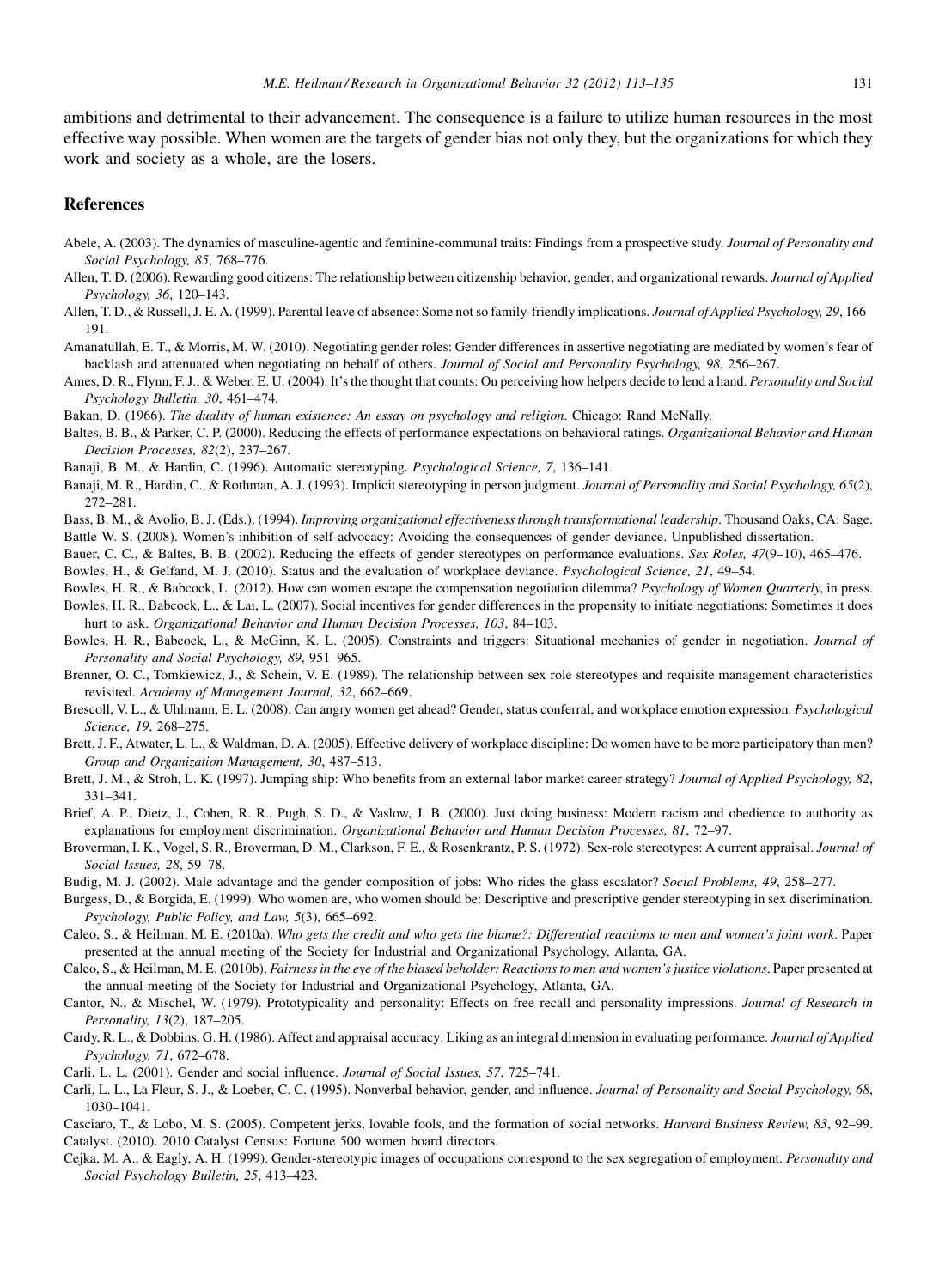- <span id="page-19-0"></span>Chaiken, S. (1980). Heuristic versus systematic information processing and the use of source versus message cues in persuasion. Journal of Personality and Social Psychology, 39, 752–766.
- Chen, J. J. (2008). Ordinary vs. extraordinary: Differential reactions to men's and women's prosocial behavior in the workplace. Unpublished doctoral dissertation.
- Cialdini, R. B., & Trost, M. R. (1998). Social influence: Social norms, conformity, and compliance. In Gilbert, D. T., Fiske, S. T., & Gardner, L. Eds. The handbook of social psychology. Vol. <sup>2</sup> (pp.151–192). New York, NY: McGraw-Hill.
- Cohen, R. L. (1982). Perceiving injustice: An attributional perspective. In J. Greenberg & R. L. Cohen (Eds.), Equity and justice in social behavior (pp. 119–160). New York: Academic Press.
- Cooper, W. H. (1981). Conceptual similarity as a source of illusory halo in job performance ratings. Journal of Applied Psychology, 66(3), 302–307.
- Costrich, N., Feinstein, J., Kidder, L., Marecek, J., & Pascale, L. (1975). When stereotypes hurt: Three studies of penalties for sex-role reversals. Journal of Experimental Social Psychology, 11, 520–530.
- Davison, H. K., & Burke, M. J. (2000). Sex discrimination in simulated employment contexts: A meta-analytic investigation. Journal of Vocational Behavior, 56, 225–248.
- Dennis, M. R., & Kunkel, A. D. (2004). Perceptions of men, women, and CEOs: The effects of gender identity. Social Behavior and Personality, 32(2), 155–172.
- DeNisi, A. S., Cafferty, T. P., & Meglino, B. M. (1984). A cognitive view of the performance appraisal process: A model and research propositions. Organizational Behavior & Human Performance, 33(3), 360–396.
- Derks, B., Ellemers, N., Van Laar, C., & De Groot, K. (2011). Do sexist organizational cultures create the Queen Bee? British Journal of Social Psychology, 50, 519–535.
- Devine, P. G. (1989). Stereotypes and prejudice: Their automatic and controlled components. Journal of Personality and Social Psychology, 56, 5–18.
- Diekman, A. B., & Eagly, A. H. (2000). Stereotypes as dynamic constructs: Women and men of the past, present, and future. Personality and Social Psychology Bulletin, 26, 1171–1188.
- Dipboye, R. L. (1984). Some neglected variables in research on discrimination in appraisals. Academy of Management Review, 10(1), 116–127.
- Dodge, K. A., Gilroy, F. D., & Fenzel, M. L. (1995). Requisite management characteristics revisited: Two decades later. Journal of Social Behavior and Personality. Special Issue: Gender in the Workplace, 10(6), 253–264.
- Dovidio, J. F., Evans, N., & Tyler, R. B. (1986). Racial stereotypes: The contents of their cognitive representations. Journal of Experimental Social Psychology, 22, 22–37.
- Eagly, A. H., & Carli, L. L. (2003). The female leadership advantage: An evaluation of the evidence. The Leadership Quarterly, 14, 807-834.
- Eagly, A. H., Johannesen-Schmidt, M. C., & van Engen, M. L. (2003). Transformational, transactional, and laissez-faire leadership styles: A metaanalysis comparing women and men. Psychological Bulletin, 129, 569–591.
- Eagly, A. H., & Karau, S. J. (2002). Role congruity theory of prejudice toward female leaders. Psychological Review, 109(3), 573–598.
- Eagly, A. H., Makhijani, M. G., & Klonsky, B. G. (1992). Gender and the evaluation of leaders: A meta-analysis. Psychological Bulletin, 111, 3–22.
- Eagly, A. H., & Mladinic, A. (1989). Gender stereotypes and attitudes toward women and men. Personality and Social Psychology Bulletin, 15(4), 538–543.
- Eagly, A. H., Mladinic, A., & Otto, S. (1991). Are women evaluated more favorably than men? An analysis of attitudes, beliefs, and emotions. Psychology of Women Quarterly, 15, 203–216.
- Ellemers, N., Van den Heuvel, H., De Gilder, D., Maass, A., & Bonvini, A. (2004). The underrepresentation of women in science: Differential commitment or the Queen-bee syndrome? British Journal of Social Psychology, 43, 315-338.
- Ely, R. J. (1994). The effects of organizational demographics and social identity on relationships among professional women. Administrative Science Quarterly, 39, 203–238.
- The European Commission. (March, 2011). The European Commission's new gender equality study: Towards quotas for women in the board room. Frankfort, Germany: European Central Bank Diversity Forum.
- Favero, J. L., & Ilgen, D. R. (1989). The effects of ratee prototypicality on rater observation and accuracy. Journal of Applied Social Psychology, 19(11), 932–946.
- Feldman, J. M., & Lynch, J. G. (1988). Self-generated validity and other effects of measurement on belief, attitude, intention, and behavior. Journal of Applied Psychology, 73(3), 421–435.
- Fiske, S. T. (2000). Interdependence and the reduction of prejudice. In S. Oskamp (Ed.), Reducing prejudice and discrimination. "The Claremont Symposium on Applied Social Psychology'' (pp. 115–135). Mahwah, NJ: Larry Erlbaum Associates.
- Fiske, S. T., Bersoff, D. N., Borgida, E., Deaux, K., & Heilman, M. E. (1991). Social science research on trial: Use of sex stereotyping research in Price Waterhouse v. Hopkins. American Psychologist, 46, 1049–1060.
- Fiske, S. T., & Neuberg, S. L. (1990). A continuum of impression formation, from category-based to individuating processes: Influences of information and motivation on attention and interpretation. In Zanna, M. P. (Ed.). Advances in experimental social psychology. Vol. 23 (pp.1-74). San Diego, CA: Academic Press.
- Fiske, S. T., & Taylor, S. E. (1991). Social cognition (2nd ed.). New York, NY/England: McGraw Hill Book Company.
- Fuegen, K., Biernat, M., Haines, E., & Deaux, K. (2004). Mothers and fathers in the workplace: How gender and parental status influence judgments of job-related competence. Journal of Social Issues, 60(4), 737–754.
- Gaucher, D., Friesen, J., & Kay, A. C. (2011). Evidence that gendered wording in job advertisements exists and sustains gender inequality. Journal of Personality and Social Psychology, 101, 109–128.
- Gilbert, D. T., & Hixon, J. G. (1991). The trouble of thinking: Activation and application of stereotypic beliefs. Journal of Personality and Social Psychology, 60(4), 509–517.
- Gill, M. J. (2004). When information does not deter stereotyping: Prescriptive stereotyping can foster bias under conditions that deter descriptive stereotyping. Journal of Experimental Social Psychology, 40, 619–632.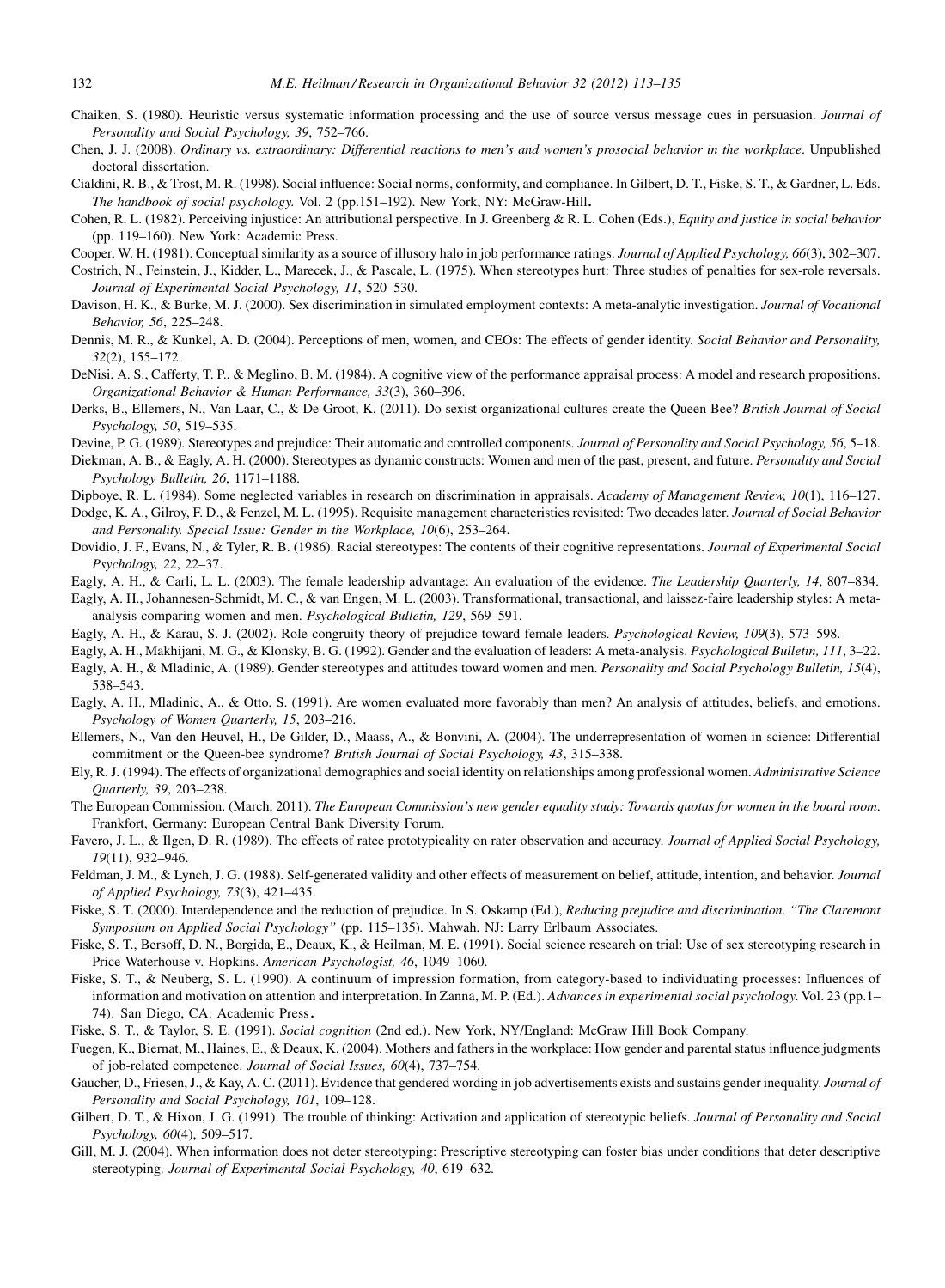- <span id="page-20-0"></span>Haddock, G., & Zanna, M. P. (1994). Preferring ''housewives'' to ''feminists'': Categorization and the favorability of attitudes toward women. Psychology of Women Quarterly, 18, 25–52.
- Haynes, M. C., & Heilman, M. E. (in press). It had to be you (not me)! Women's attributional rationalization of their contribution to successful joint work outcomes. Personality and Social Psychology Bulletin.
- Heilman, M. E. (1980). The impact of situational factors on personnel decision concerning women: Varying the sex composition of the applicant pool. Organizational Behavior and Human Performance, 26, 286–295.
- Heilman, M. E. (1983). Sex bias in work settings: The lack of fit model. In Staw, B., & Cummings, L. Eds. Research in organizational behavior (Vol. 5). Greenwich, CT: JAI.
- Heilman, M. E. (1984). Information as a deterrent against sex discrimination: The effects of applicant sex and information type on preliminary employment decisions. Organizational Behavior and Human Performance, 33, 174–186.
- Heilman, M. E. (1995). Sex stereotypes and their effects in the workplace: What we know and what we don't know. Journal of Social Behavior and Personality, 10(6), 3–26.
- Heilman, M. E. (2001). Description and prescription: How gender stereotypes prevent women's ascent up the organizational ladder. Journal of Social Issues, 57(4), 657–674.
- Heilman, M. E., & Blader, S. L. (2001). Assuming preferential selection when the admissions policy is unknown: The effects of gender rarity. Journal of Applied Psychology, 86(2), 188–193.
- Heilman, M. E., Block, C. J., & Martell, R. F. (1995). Sex stereotypes: Do they influence perceptions of managers? Journal of Social Behavior and Personality, 10, 237–252.
- Heilman, M. E., Block, C.J., Martell, R. F., & Simon, M. C. (1989). Has anything changed? Current characterizations of men, women, and managers. Journal of Applied Psychology, 74(6), 935–942.
- Heilman, M. E., Block, C. J., & Stathatos, P. (1997). The affirmative action stigma of incompetence: Effects of performance information ambiguity. Academy of Management Journal, 40(3), 603–625.
- Heilman, M. E., & Chen, J. J. (2005). Same behavior, different consequences: Reactions to men's and women's altruistic citizenship behavior. Journal of Applied Psychology, 90, 431–441.
- Heilman, M. E., & Haynes, M. C. (2005). No credit where credit is due: Attributional rationalization of women's success in male-female teams. Journal of Applied Psychology, 90, 905–916.
- Heilman, M. E., & Haynes, M. C. (2006). Subjectivity in the appraisal process: A facilitator of gender bias in work settings. In E. Borgida & S. T. Fiske (Eds.), Psychological science in court: Beyond common knowledge. Mahwah, NJ: Larry Erlbaum Associates.
- Heilman, M. E., Lucas, J. A., & Kaplow, S. R. (1990). Self-derogating consequences of sex-based preferential selection: The moderating role of initial self-confidence. Organizational Behavior and Human Decision Processes, 46(2), 202–216.
- Heilman, M. E., Martell, R. F., & Simon, M. C. (1988). The vagaries of sex bias: Conditions regulating the undervaluation, equivaluation, and overvaluation of female job applicants. Organizational Behavior and Human Decision Processes, 41(1), 98–110.
- Heilman, M. E., & Okimoto, T. G. (2007). Why are women penalized for success at male tasks?: The implied communality deficit. Journal of Applied Psychology, 92, 81–92.
- Heilman, M. E., & Okimoto, T. G. (2008). Motherhood: A potential source of bias in employment decisions. Journal of Applied Psychology, 93, 189–198.
- Heilman, M. E., & Parks-Stamm, E. J. (2007). Gender stereotypes in the workplace: Obstacles to women's career progress. In Correll, S. J. (Ed.). Social Psychology of Gender: Advances in Group Processes. Vol. <sup>24</sup> (pp.47–77). Elsevier Ltd., JAI Press.
- Heilman, M. E., & Stopeck, M. H. (1985a). Attractiveness and corporate success: Different causal attributions for males and females. Journal of Applied Psychology, 70(2), 379–388.
- Heilman, M. E., & Stopeck, M. H. (1985b). Being attractive, advantage or disadvantage? Performance-based evaluations and recommended personnel actions as a function of appearance, sex, and job type. Organizational Behavior and Human Decision Processes, 35(2), 202–215.
- Heilman, M. E., & Wallen, A. S. (2010). Wimpy and undeserving of respect: Penalties for men's gender-inconsistent success. Journal of Experimental Social Psychology, 46, 664–667.
- Heilman, M. E., Wallen, A. S., Fuchs, D., & Tamkins, M. M. (2004). Penalties for success: Reactions to women who succeed at male gender-typed tasks. Journal of Applied Psychology, 89, 416–427.
- Heilman, M. E., & Welle, B. (2006). Disadvantaged by diversity? The effects of diversity goals on competence perceptions. Journal of Applied Social Psychology, 206, 1291–1319.
- Hentschel, T., Heilman, M. E., & Peus, C. (2013). Have perceptions of women and men changed? Gender stereotypes and self-ratings of men and women. Presentation at the society of personality and social psychology annual conference.
- Heslin, P. A., Latham, G. P., & VandeWalle, D. (2005). The effect of implicit person theory on performance appraisals. Journal of Applied Psychology, 90, 842–856.
- Higgins, E. T., & Bargh, J. A. (1987). Social cognition and social perception. Annual Review of Psychology, 38, 369–425.
- Horvath, L. K. & Sczesny, S. (2011). Gender-fair language in job advertisements and hiring decisions. In S. Sczesny (Chair), Gender-fair language use from a social psychological perspective. Symposium conducted at the 16th General meeting of the European association of social psychology, Stockholm.
- Ilgen, D. R., & Feldman, J. M. (1983). Performance appraisal: A process focus. Research in Organizational Behavior, 5, 141–197.
- Johnson, J. T., & Judd, C. M. (1983). Overlooking the incongruent: Categorization biases in the identification of political statements. Journal of Personality and Social Psychology, 45(5), 978–996.
- Judge, T. A., Livingston, B. A., & Hurst, C. (2012). Do nice guys and gals really finish last? The joint effects of sex and agreeableness on income. Journal of Personality and Social Psychology, 102, 390–407.
- Kanter, R. M. (1977). Men and women of the corporation. New York: Basic Books.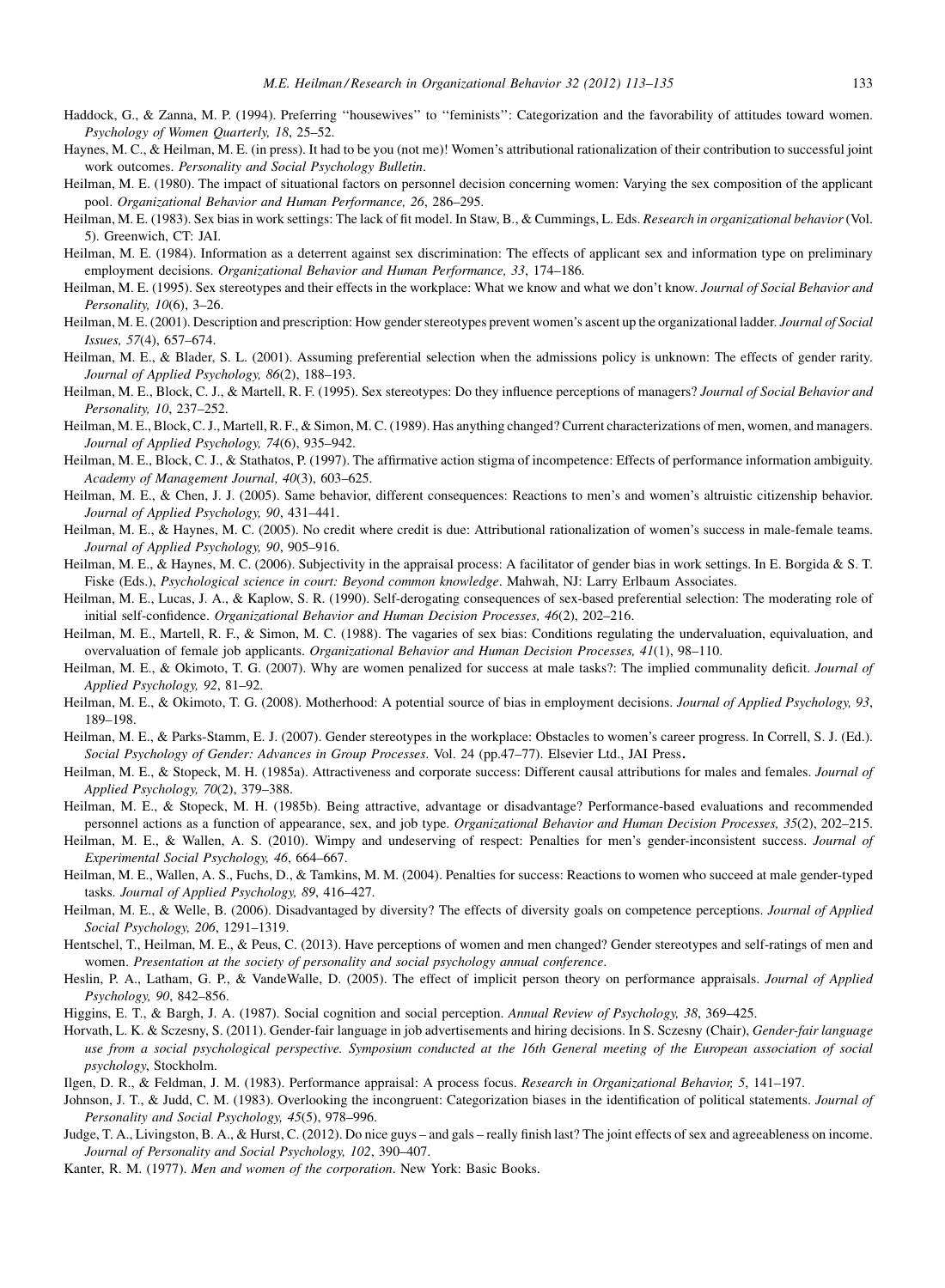- <span id="page-21-0"></span>Klimoski, R., & Inks, L. (1990). Accountability forces in performance appraisal. Organizational Behavior and Human Decision Processes, 45(2), 194–208.
- Koenig, A. M., Eagly, A. H., Mitchell, A. A., & Ristikari, T. (2011). Are leader stereotypes masculine? A meta-analysis of three research paradigms. Psychological Bulletin, 137, 616–642.
- Kray, L. J., & Thompson, L. (2005). Gender stereotypes and negotiation performance: An examination of theory and research. Research in Organizational Behavior, 26, 103–182.
- Kunda, Z., Sinclair, L., & Griffin, D. (1997). Equal ratings but separate meanings: Stereotypes and the construal of traits. Journal of Personality & Social Psychology, 72(4), 720–734.
- Locksley, A., Borgida, E., Brekke, N., & Hepburn, C. (1980). Sex stereotypes and social judgment. Journal of Personality and Social Psychology, 39, 821–831.
- Lueptow, L. B., Garovich, L., & Lueptow, M. B. (1995). The persistence of genderstereotypesin the face of changing sex roles: Evidence contrary to the sociocultural model. Ethology and Sociobiology, 16, 509–530.
- Lyness, K. S., & Heilman, M. E. (2006). When fit is fundamental: Performance evaluation and promotions of upper-level female and male managers, Journal of. Applied Psychology, 91, 777–785.
- Lyness, K. S., & Judiesch, M. K. (1999). Are women more likely to be hired or promoted into management positions? Journal of Vocational Behavior, 54(1), 158–173.
- Macrae, C. N., Milne, A. B., & Bodenhausen, G. V. (1994). Stereotypes as energy-saving devices: A peek inside the cognitive toolbox. Journal of Personality and Social Psychology, 66, 37–47.
- Madera, J., Hebl, M., & Martin, R. (2009). Gender and letters of recommendation for academics: Agentic and communal differences. *Journal of* Applied Psychology, 94, 1591–1599.
- Manzi, M. F., Caleo, S., & Heilman, M. E. (2012). Improvement in performance but little change in evaluation: The tenacity of stereotype-based expectations about women. Poster presented at the annual meeting of the Society for Personality and Social Psychology, San Diego, CA.
- Manzoni, J. F., & Barsoux, J. L. (1998, March–April). How bosses create their own poor performers: The set-up-to-fail syndrome. *Harvard Business* Review, 76, 101–113.
- Martell, R. F., Guzzo, R. A., & Willis, C. E. (1995). A methodological and substantive note on the performance-cue effect in ratings of work-group behavior. Journal of Applied Psychology, 80(1), 191–195.
- Martell, R. F., Parker, C., Emrich, C. G., & Crawford, M. S. (1998). Sex stereotyping in the executive suite: "Much ado about something". Journal of Social Behavior and Personality, 13, 127–138.
- Matschiner, M., & Murnen, S. K. (1999). Hyperfemininity and influence. Psychology of Women Quarterly, 23, 342–631.
- Mero, N. P., & Motowidlo, S. J. (1995). Effects of rater accountability on the accuracy and the favorability of performance ratings. Journal of Applied Psychology, 80, 524–527.
- Mero, N. P., Motowidlo, S. J., & Anna, A. L. (2003). Effects of accountability on rating behavior and rater accuracy. Journal of Applied social Psychology, 33, 2493–2514.
- Moss-Racusin, C. A., Phelen, J. E., & Rudman, L. A. (2010). When men break the gender rules: Status incongruity and backlash against modest men. Psychology of Men and Masculinity, 11, 140–151.
- Nieva, V. G., & Gutek, B. A. (1980). Sex effects on evaluation. Academy of Management Review, 5, 267–276.
- Norton, M. I., Vandello,J. A., & Darley,J. M. (2004). Casuistry and social category bias. Journal of Personality and Social Psychology, 87, 817–831.
- Okimoto, T., & Brescoll, V. L. (2010). The price of power: Power-seeking and backlash against female politicians. Personality and Social Psychology Bulletin, 36, 923–936.
- O'Sullivan, C. S., & Durso, F. T. (1984). Effect of schema-incongruent information on memory for stereotypical attributes. Journal of Personality and Social Psychology, 47(1), 55–70.
- Parks-Stamm, E. J., Heilman, M. E., & Hearns, K. A. (2008). Motivated to penalize: Women's strategic rejection of other women. Personality and Social Psychology Bulletin, 34, 237–247.
- Pazy, A., & Oron, I. (2001). Sex proportion and performance evaluation among high-ranking military officers. Journal of Organizational Behavior, 22(6), 689–702.
- Pierre, G., & Heilman, M. E. (2012). Negating responsibility for gender stereotype violation: Its salutary effect for women. Unpublished manuscript.
- Plant, E. A., Hyde, J. S., Keltner, D., & Devine, P. G. (2000). Gender stereotyping of emotion. Psychology of Women Quarterly, 24, 81–92.
- Porter, N., & Geis, F. L. (1981). Women and nonverbal leadership cues: When seeing is not believing. In C. Mayo & N. Henley (Eds.), Gender and nonverbal behavior (pp. 39–61). New York: Springer-Verlag.
- Powell, G. N., Butterfield, D. A., & Parent, J. D. (2002). Gender and managerial stereotypes: Have the times changed? Journal of Management, 28(2), 177–193.
- Pratto, F., & Bargh, J. A. (1991). Stereotyping based on apparently individuating information: Trait and global components of sex stereotypes under attention overload. Journal of Experimental Social Psychology, 27(1), 26–47.
- Prentice, D. A., & Carranza, E. (2002). What women and men should be, shouldn't be, are allowed to be, and don't have to be: The content of prescriptive gender stereotypes. Psychology of Women Quarterly, 26, 269–281.
- Rasinski, K. A., Crocker, J., & Hastie, R. (1985). Another look at sex stereotypes and social judgments: An analysis of the social perceiver's use of subjective probabilities. Journal of Personality and Social Psychology, 49(2), 317–326.
- Rosette, A. S., & Tost, L. P. (2010). Agentic women and communal leadership: How role prescriptions confer advantage to top women leaders. Journal of. Applied Psychology, 95, 221–235.
- Rudman, L. A. (1998). Self-promotion as a risk factor for women: The costs and benefits of counter stereotypical impression management. Journal of Personality and Social Psychology, 74, 629–645.